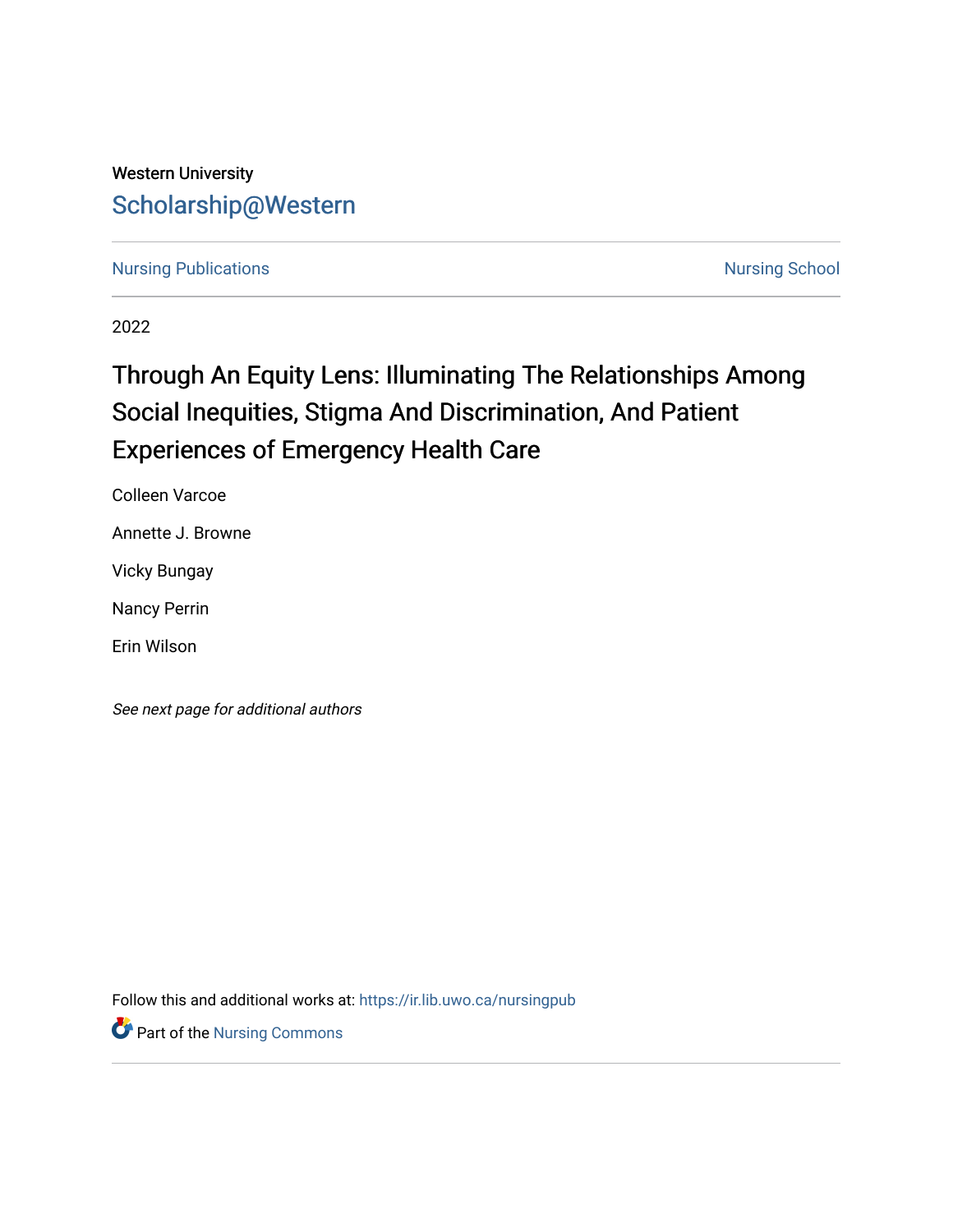## Authors

Colleen Varcoe, Annette J. Browne, Vicky Bungay, Nancy Perrin, Erin Wilson, C.Nadine Wathen, David Byres, and Elder Roberta Price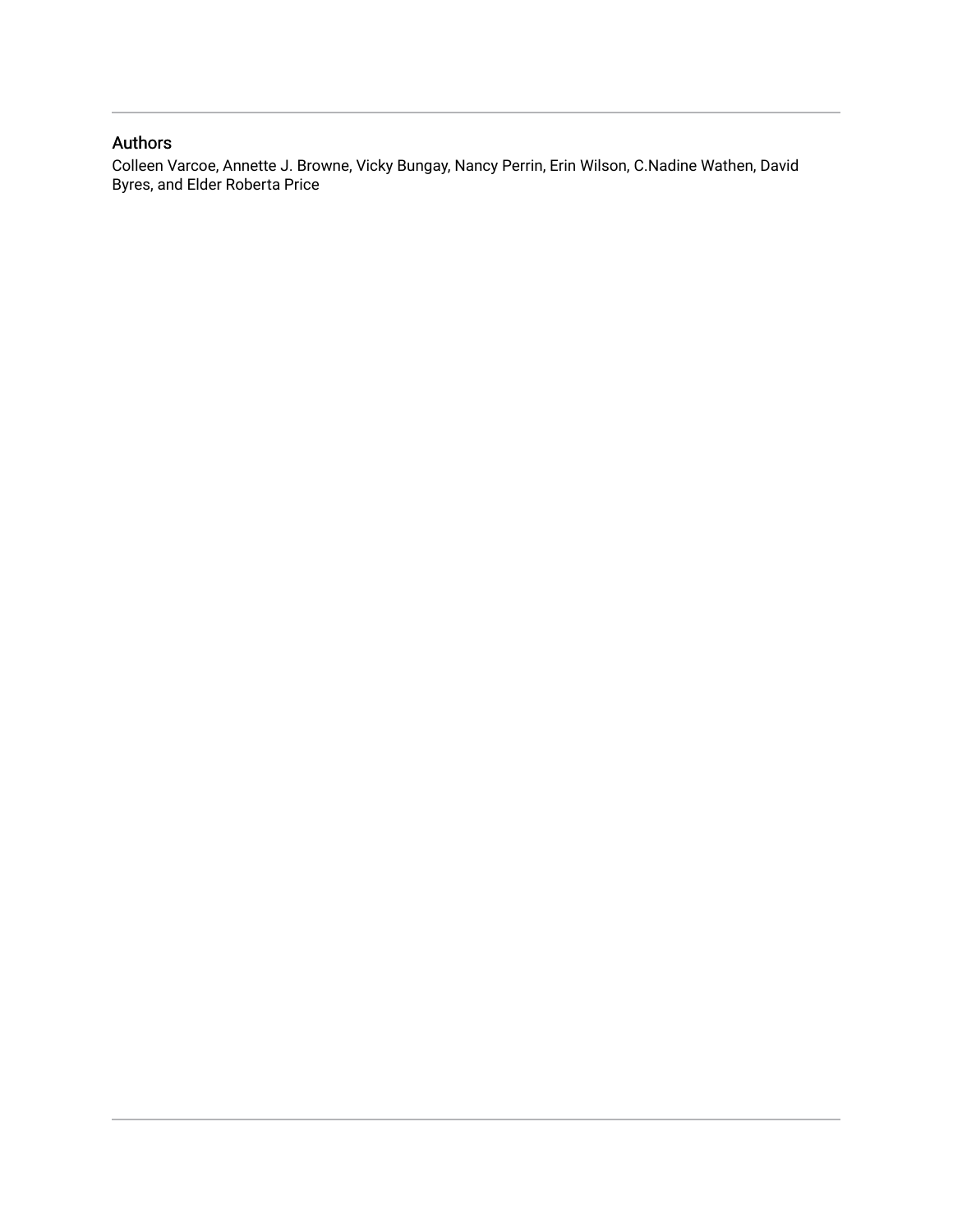## Through An Equity Lens: Illuminating The Relationships Among Social Inequities, Stigma And Discrimination, And Patient Experiences of Emergency Health Care

International Journal of Health Services 2022, Vol. 52(2) 246–260 © The Author(s) 2022  $\circ$   $\circ$ 

Article reuse guidelines: [sagepub.com/journals-permissions](https://us.sagepub.com/en-us/journals-permissions) DOI: 10.1177/00207314221075515 [journals.sagepub.com/home/joh](https://journals.sagepub.com/home/joh)



Colleen Varcoe<sup>l</sup> D, Annette J. Browne<sup>l</sup>, Vicky Bungay<sup>l</sup>, Nancy Perrin<sup>2</sup>, Erin Wilson<sup>3</sup>, C. Nadine Wathen<sup>4</sup>, David Byres<sup>5</sup> and Elder Roberta Price<sup>1</sup>

#### Abstract

People who experience the greatest social inequities often have poor experiences in emergency departments (EDs) so that they are deterred from seeking care, leave without care complete, receive inadequate care, and/or return repeatedly for unresolved problems. However, efforts to measure and monitor experiences of care rarely capture the experiences of people facing the greatest inequities, experiences of discrimination, or relationships among these variables. This analysis examined how patients' experiences, including self-reported ratings of care, experiences of discrimination, and repeat visits vary with social and economic circumstances. Every consecutive person presenting to three diverse EDs was invited if/when they were able to consent; 2424 provided demographic and contact information; and 1692 (70%) completed the survey. Latent class analysis (LCA) using sociodemographic variables: age, gender, financial strain, employment, housing stability, English as first language, born in Canada, and Indigenous identity, indicated a six-class solution. Classes differed significantly on having regular access to primary care, reasons for the visit, and acuity. Classes also differed on self-reported discrimination every day and during their ED visit, ratings of ED care, and number of ED visits within the past six months. ED care can be improved through attention to how intersecting forms of structural disadvantage and inequities affect patient experiences.

#### Keywords

intersectionality, stigma, discrimination, emergency services, equity, patient reported experiences, repeat use

Emergency departments (EDs) in Canada are often overcapacity and operate under considerable pressure<sup>1</sup>. Efforts to address ED strain have focused on diverting people from using EDs for problems that could be addressed in primary care settings<sup>2</sup> and on increasing primary care capacity with interventions including case management care plans and diversion strategies<sup>3,4</sup>. Consequently, EDs and ED staff are positioned to apply standard triage criteria; to judge who is/ is not deserving of and appropriate for ED care; and, in the process, to make efforts to deter those judged undeserving or inappropriate<sup>5</sup>. However, primary care capacity remains inadequate to meet population needs, creating significant tension for those working in and responsible for administering ED care. Indeed, in describing revisions to the Canadian Triage Assessment Scale (CTAS), Bullard and colleagues  $(5, p. S21)$  warn that "recently a number of administrators have sought to co-opt CTAS as a tool to identify "inappropriate ED visits," with plans to divert them away from the ED. In addition, retrospective reviews of discharged ED patients have attempted to define "primary care appropriate" ED diagnoses and calculate the percent of patients who are "misusing" the EDs.

Primary care responsiveness and capacity are particularly impactful for people who experience significant health and social inequities, including people living in rural settings, Indigenous people, people who are homeless, and marginalized

<sup>&</sup>lt;sup>1</sup>University of British Columbia (UBC), Vancouver BC, Canada

 $^{2}$ Johns Hopkins University, Baltimore, Maryland, USA

<sup>&</sup>lt;sup>3</sup>University of Northern British Columbia (UNBC), Prince George, British Columbia, Canada

<sup>4</sup> Western University, London. Ontario, Canada

<sup>&</sup>lt;sup>5</sup>Provincial Health Services Authority, Vancouver, British Columbia, Canada Corresponding Author:

Colleen Varcoe, School of Nursing, University of British Columbia (UBC), T201-2211 Wesbrook Mall, Vancouver BC, V6T 2B5 Canada. Email: [Colleen.varcoe@ubc.ca](mailto:Colleen.varcoe@ubc.ca)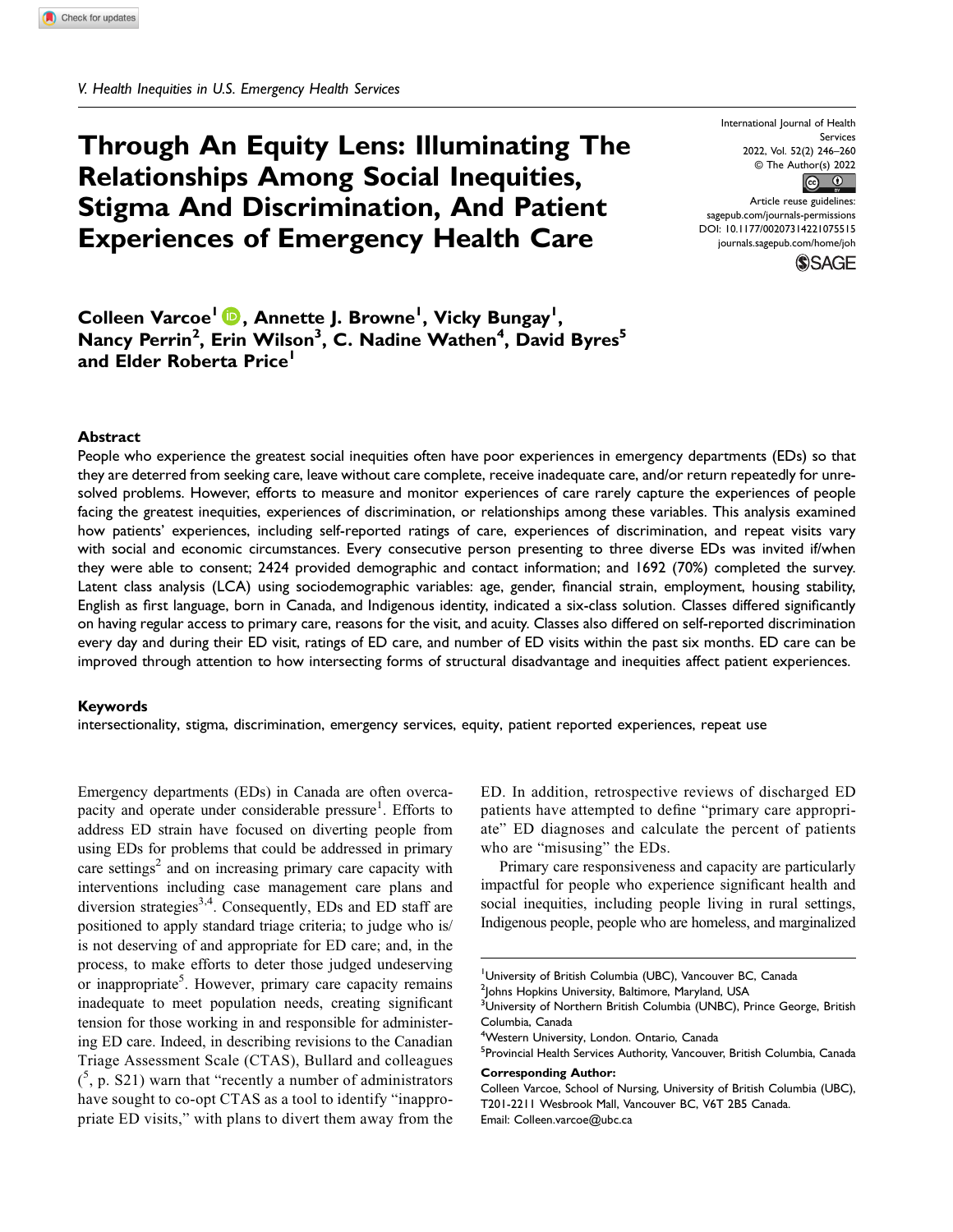people who use drugs<sup>6,7–10</sup>. This literature confirms, repeatedly, that people who face the greatest structural<sup>1</sup> disadvantages—and social and health inequities—have greatest challenges receiving primary care services that align with their needs and, consequently, may have to rely on EDs when seeking care, thus potentially presenting with lower acuity and judged as "inappropriate." Further, people who experience the greatest inequities tend to experience intersecting forms of stigma, discrimination, and negative social judgment in the wider social world and in the health care sector, including in EDs. Although judgments regarding deservedness for ED care are intended to be made based on acuity and standard criteria, social judgments influence health care policies and practices. Small-scale studies of groups experiencing marginalization as a consequence of structural stigma and discrimination show that people who experience the greatest social and health inequities often have poor experiences in EDs so that they are deterred from seeking care, leave before care is complete, receive inadequate care, face a lack of follow-up care in the community, and/or return repeatedly as health issues are unresolved<sup>11–16</sup>. Thus, health and health care inequities are exacerbated by the gaps in care provided at EDs. However, larger scale efforts to measure and monitor patient experiences of care (PEOC) in EDs rarely disaggregate by social circumstances and seldom capture experiences that reflect structural inequities, including barriers to care, experiences of discrimination, or the relationships among these variables, thus providing limited direction to mitigate inequities $17$ .

Within the context of a study to develop and test an intervention to promote health equity in  $EDs^{18}$ , we sought to establish a baseline of patient perspectives of care. The purpose of the analysis presented in this article was to better understand the ED experiences of people from the widest possible range of social circumstances. We identified how patients' experiences of care—including whether or not they had regular access to a source of primary care (a "primary care home") such as a primary care physician, nurse practitioner, or clinic; why they attended the ED; their triaged acuity; their self-reported ratings of care; experiences of discrimination; and repeat visits—vary with their experiences of social inequities, stigma, and discrimination, experiences that reflect structural inequities. Our aim is to illuminate how intersecting forms of health and social disadvantages affect experiences of care and to use this analysis to generate recommendations regarding strategies and actions to enhance the capacity of EDs to mitigate ongoing inequities—particularly for people who experience oppressive structural and social circumstances.

The research questions that informed this analysis were:

1. Do people cluster into unique groups based on their pattern of structural advantages/disadvantages, as

measured by financial strain, housing instability (current housing), age, gender, not being born in Canada, English as a first language, identifying as Indigenous, being employed, and having accessed a shelter in the past 12 months?

- 2. Do the groups differ on having regular access to primary care, the reason for attending ED, or acuity rating?
- 3. Do these groups differ on patient ratings of care, their selfreported experiences of discrimination in EDs, everyday experiences of discrimination, or self-reported number of ED visits within the past six months?

Based on these analyses, we consider the implications for EDs with regard to their role and responsibility in responding to health and social inequities, particularly in relation to people who are most significantly affected.

## EQUIP Emergency

Building on two decades of research on violence and inequity in health care, with particular attention to Indigenous people's<sup>2</sup> experiences of health and health care, we designed and tested an organizational intervention (Equipping Health Care for Equity – EQUIP) in primary health care settings<sup>19</sup>. The results were promising<sup>20–22</sup>, and because the findings suggested that emergency settings were a key site for promoting equity, we determined to adapt EQUIP to EDs. Researchers, Indigenous and health care leaders, and staff in three EDs partnered to adapt, enhance, and test the intervention (EQUIP ED) and refine a framework to promote equity in EDs. The study, fully described elsewhere<sup>18</sup>, was conducted within the Canadian province of British Columbia, in the EDs of the University Hospital of Northern British Columbia, a small regional hospital serving rural and remote communities over a large area; a larger, urban hospital in Vancouver (St. Paul's Hospital); and the largest ED in the province in Surrey Memorial Hospital, which serves diverse suburban communities. To identify whether the intervention resulted in changes over time, we needed to understand the experiences of care of patients accessing the ED and sought to establish a baseline pre-intervention. This provided an opportunity to examine how patients' experiences of care vary with experiences that reflect structural inequities.

#### Theoretical Lenses

The EQUIP ED study and this analysis are guided by critical theoretical approaches to health equity and intersectionality. The World Health Organization defines equity as "the absence of avoidable, unfair, or remediable differences among groups of people, whether those groups are defined socially, economically, demographically, or geographically or by other means of stratification. "Health equity" or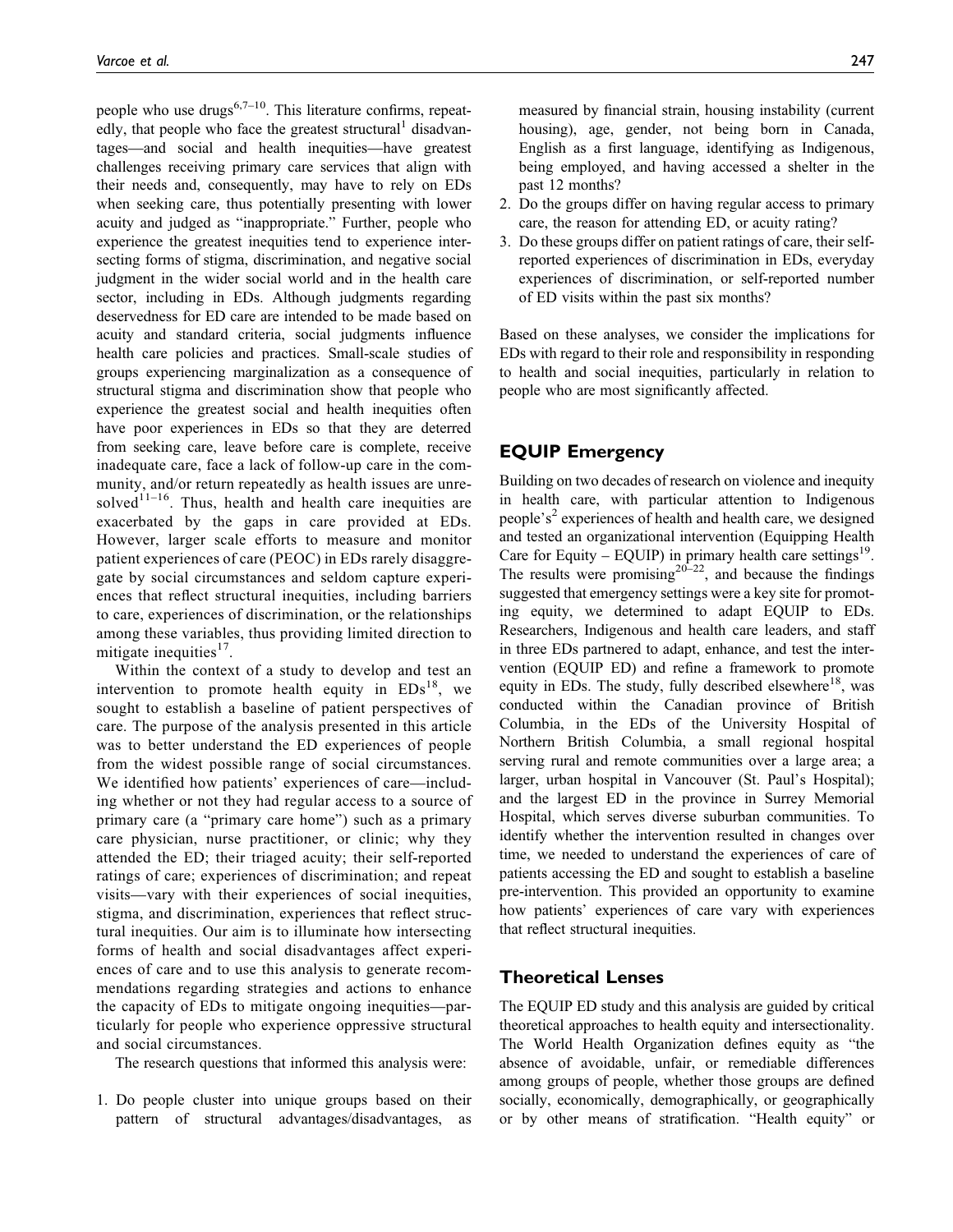"equity in health" implies that ideally everyone should have a fair opportunity to attain their full health potential and that no one should be disadvantaged from achieving this potential $^{23}$ ."

Examining equity in health care requires attention to those at greatest risk of poor health, including those most affected by the negative impacts of structural inequities such as poverty, lack of affordable housing, stigma, racism, and other forms of discrimination. Using an equity lens guided us to: (a) develop our data collection approaches toward optimal inclusion and  $(b)$  seek to analyze ED experiences of care for differences among groups.

The way societies are arranged through policy and social stratification shapes access to social and material resources, including income, housing, and employment. In Canada, a former British colony and liberal welfare state with an above-average poverty rate compared to other Organisation for Economic Co-operation and Development countries, key policies shaping the experiences of population groups include economic, housing, and immigration policies and those stemming from the Indian Act  $(1885)^{24}$  to govern Indigenous peoples. However, people experience inequities at the confluence of multiple, intersecting structural arrangements—that is, individuals occupy multiple social locations and belong to multiple groups simultaneously. For example, although Indigenous people in Canada face disproportionate structural disadvantage, not all live in poverty, not all are subject to federal policies that limit property ownership, and not all have limited access to education. An intersectional lens guided us to seek an approach to analyze data beyond single variables of ethnocultural identity or social location to examine intersecting social categories.

Emerging from black feminist scholarship<sup>25–27</sup>, intersectionality offers a theoretical and analytical approach to understanding how multiple forms of structural inequity interrelate. It helps to consider how interlocking systems of oppression such as racism, classism, and sexism disadvantage people based on their multifaceted social locations. Intersectionality challenges the primacy of any single category or additive categories of analysis, pointing toward understanding complexities of differences between and among individuals and groups, as well as increasing attention to structural inequities and operations of power across multiple domains<sup>28,29</sup>. Social locations, material circumstances, and ideological identities are understood as woven together by strands of intersecting systems of power and oppression at a range of individual, relational, and structural levels $30$ . This contrasts with prevailing trends in research focused on examining PEOC through narrowly defined lenses. Whereas European countries routinely include socioeconomic data as part of health statistics to illustrate interactions among variables, in Canada and the United States, most public health and population-level surveillance studies remain focused on race-based categories and/or ethnicity as the primary variable of concern<sup>31–33</sup>. The net effect has been to obscure understandings of structurally mediated, pervasive patterning of health inequities—together with patients' experiences of those inequities in health care contexts and as influenced by social inequities, issues of stigma, and discrimination<sup>32</sup>. Together, these theoretical lenses have implications for how data are collected, what data are collected, how data are analyzed, what we do with the data, and the processes by which these decisions are made.

### Method

Within a mixed-methods multisite design that included longitudinal collection of survey data from patients and staff at up to four time points prior to and after intervention work, observational field work, and interviews with staff<sup>18</sup>, patients presenting to each of the EDs were surveyed. The analysis presented in this article is based on survey data collected from patients prior to intervention work. Each adult patient was approached if they appeared able to be approached (eg, not undergoing treatment for life-threatening problems) and able to provide informed consent. Thus, there were no exclusion criteria other than being unable to provide consent. If patients were unable to give consent when first presenting for care (eg, unconscious, in pain) but became able subsequently, they were approached to participate when it appeared they were able to consent. We estimate that approximately 80% of presenting patients were invited to participate. Contact information and demographic data were collected from interested and consenting patients (Interview Part 1), who were then followed up immediately after discharge (but before they left the department), in their hospital room if admitted, or interviewed by phone within five days of their visit (Interview Part 2). Data were collected directly on tablets, with patients inputting the data if they preferred. Data collectors were explicitly trained in equity-oriented approaches to ensure effective, affirming communication, using strategies to help all participants feel respected, accepted, and not judged. Data were collected across all times of day and days of the week. Depending on hospital size, our research team required 12 to 25 days to achieve the required sample size. The interviews took an average of 10 to 15 min for each of Parts 1 and 2, with variability dependent on the patient's health state, need for linguistic interpretation, and interruptions for care.

#### Measures

The measures used have been published elsewhere $18$ . Because an equity lens focuses attention on structural conditions and influences on health, we used measures to serve as proxies for social inequities, including a measure of housing stability taken from the Canadian Community Health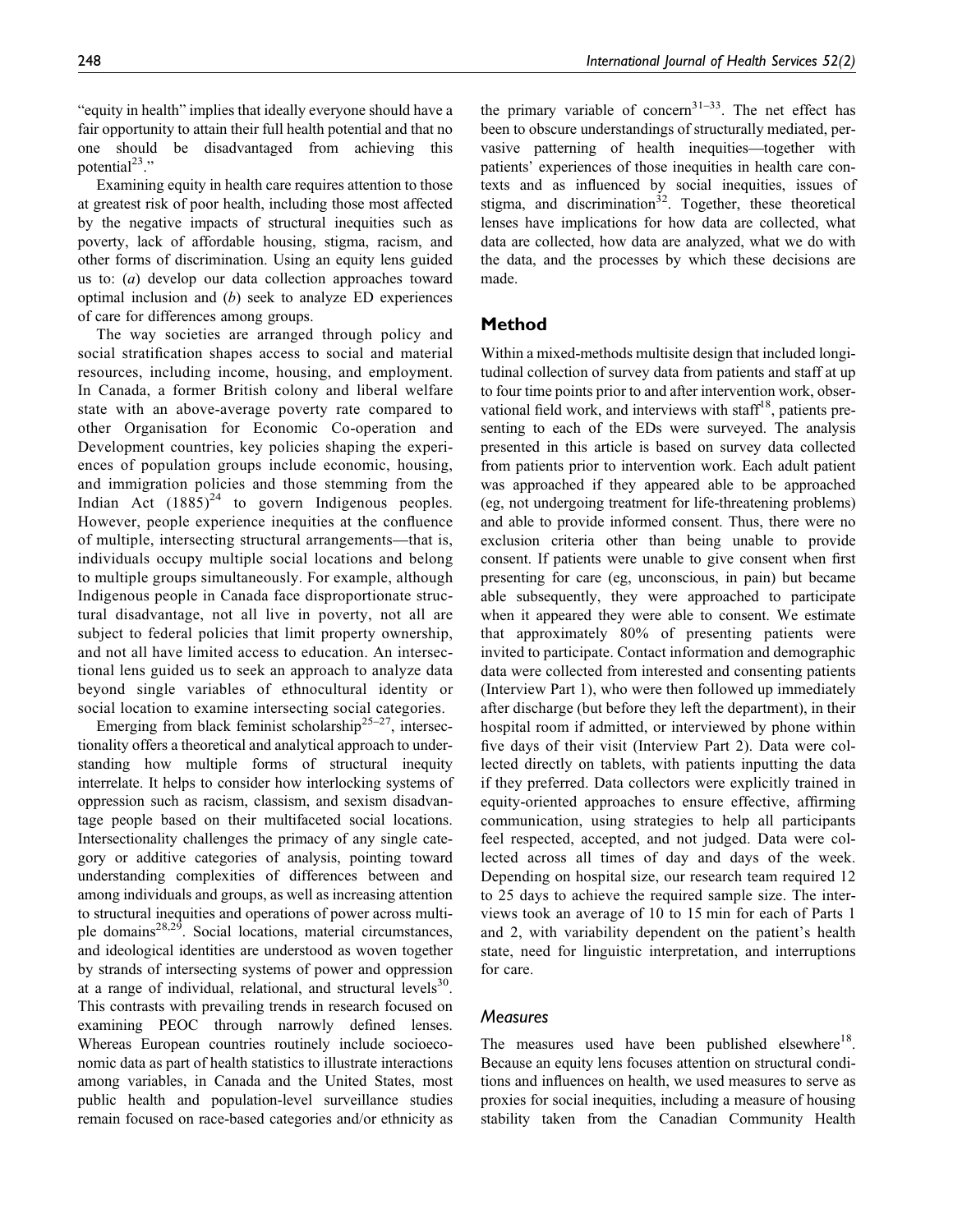Survey<sup>34</sup>, a measure of financial strain<sup>35</sup>, maximally inclusive approaches to demographic variables such as gender<sup>36</sup>. and ethnicity items used in our previous research<sup>21</sup>. Financial strain was dichotomized into "somewhat" or "very difficult" versus "not very" or "not at all difficult" to live on current income. Living condition was classified as "stable" versus "precarious" based on their current situation. Because an equity lens also directs attention to forms of stigma and discrimination that disadvantage some and privilege others, we sought to survey patients about these experiences (see Table 1). Drawing on an intersectional lens and cognizant of the concern that quantitative studies of discrimination and health often focus on single axes of discrimination<sup>37</sup>, we used the Everyday Discrimination Scale<sup>38</sup>, which asks people to identify their perceptions of the diverse reasons they are being discriminated against. Emergency room-specific discrimination was measured as the number of items on which a patient felt discriminated against during the ED visit, using an adapted version of the Discrimination in Medical Settings Scale<sup>39</sup>. Patients' ratings of their care during the visit were measured using 25 items from three sources: the Emergency Department Patient Experiences of Care (EDPEC) Scale<sup>40</sup>, the British Columbia  $EDPEC<sup>41</sup>$ , and seven items developed for the EQUIP Emergency study. The patient's CTAS rating<sup>5</sup>, which is the standard approach to classifying acuity in EDs [\(https://ctas-phctas.ca/](https://ctas-phctas.ca/)), was obtained from triage staff or patient flow monitors, depending on the department. The CTAS ranges from 1 (the highest acuity, requiring immediate life-saving intervention) to 5 (the lowest acuity, usually classified as non-urgent). We also gathered information on whether each person had a usual primary care setting to receive care and the reason for the current ED visit.

#### Analysis

Drawing on an intersectional lens and in alignment with calls for quantitative analyses to "catch up" to intersectional theorizing $42$ , we sought an inter-categorical approach to analysis. We addressed Research Question 1 to identify statistical classes of people with similar patterns of structural advantage/disadvantage using Latent class analysis (LCA). Nine dichotomous variables were included in the analysis (financial strain, stable living condition, age  $> 65$ , gender [11] people did not identify with either male or female], born in Canada, English as a first language, self-identification as Indigenous, employed, sheltered in the last year). Goodness of fit statistics (Akaike's information criterion [AIC] and Schwarz's Bayesian information criterion [BIC]) and interpretability were used to determine the number of classes. Next, we explored how the classes differed on access to care, reasons for seeking care, experiences of discrimination, number of ED visits, ED discrimination, and quality of care using general linear models. All models used a Gaussian distribution, except number of ED visits in the past six months, which used a Poisson distribution.

## Findings

## Sample

Consent, demographic data, and contact information (Part 1) were obtained for 2424 people, and complete data (Parts 1 & 2) were obtained for 1692 (70%) people, who were included in the analysis. Those who completed the survey were significantly older ( $p \leq 0.001$ ) and more likely to be born in Canada ( $p = 0.004$ ), to have English as a first language ( $p = 0.000$ ), to be employed ( $p =$ 0.000), and to live in a stable situation ( $p = 0.001$ ), and they were less likely to be Indigenous ( $p = 0.05$ ) and to have accessed a shelter  $(p = 0.001)$  than those who did not complete the survey.

The efforts described above resulted in recruiting a sample that was highly diverse in terms of social location, with greater representation from people over 65, people accessing homelessness shelters, and Indigenous people than in the underlying provincial population (see Table 2). The sample was generally representative of the populations served by each ED. Compared to the sample obtained from emergency patients in the same province during a similar timeframe using mail-out surveys (column in Table 2, with comparisons

Table 1. Measures of Discrimination and Experiences of Care.

| Measures                                      | Source and Reference                                                                          | Items | Range                                                        |  |
|-----------------------------------------------|-----------------------------------------------------------------------------------------------|-------|--------------------------------------------------------------|--|
| Discrimination in Everyday Life <sup>38</sup> | Everyday Discrimination Scale                                                                 | 9     | $0$ to 5                                                     |  |
| Discrimination During ED Visit <sup>39</sup>  | Discrimination in Medical Settings Scale                                                      |       | Overall score: 0 to 45<br>$1$ to 5<br>Overall score: 7 to 35 |  |
| <b>Experiences of Care</b>                    | Emergency Department Patient Experiences of<br>Care (EDPEC) Scale <sup>40</sup> (includes the | 15    | Quality of care: 0 to 10                                     |  |
|                                               | Quality of Care measure)<br>British Columbia EDPEC <sup>41</sup>                              | 9     | <b>NA</b>                                                    |  |
|                                               | Investigator developed (EQUIP ED)                                                             | 12    | <b>NA</b>                                                    |  |
| Patient Acuity on Presentation                | Canadian Triage Assessment Scale (CTAS) (5)                                                   |       | $1$ to 5                                                     |  |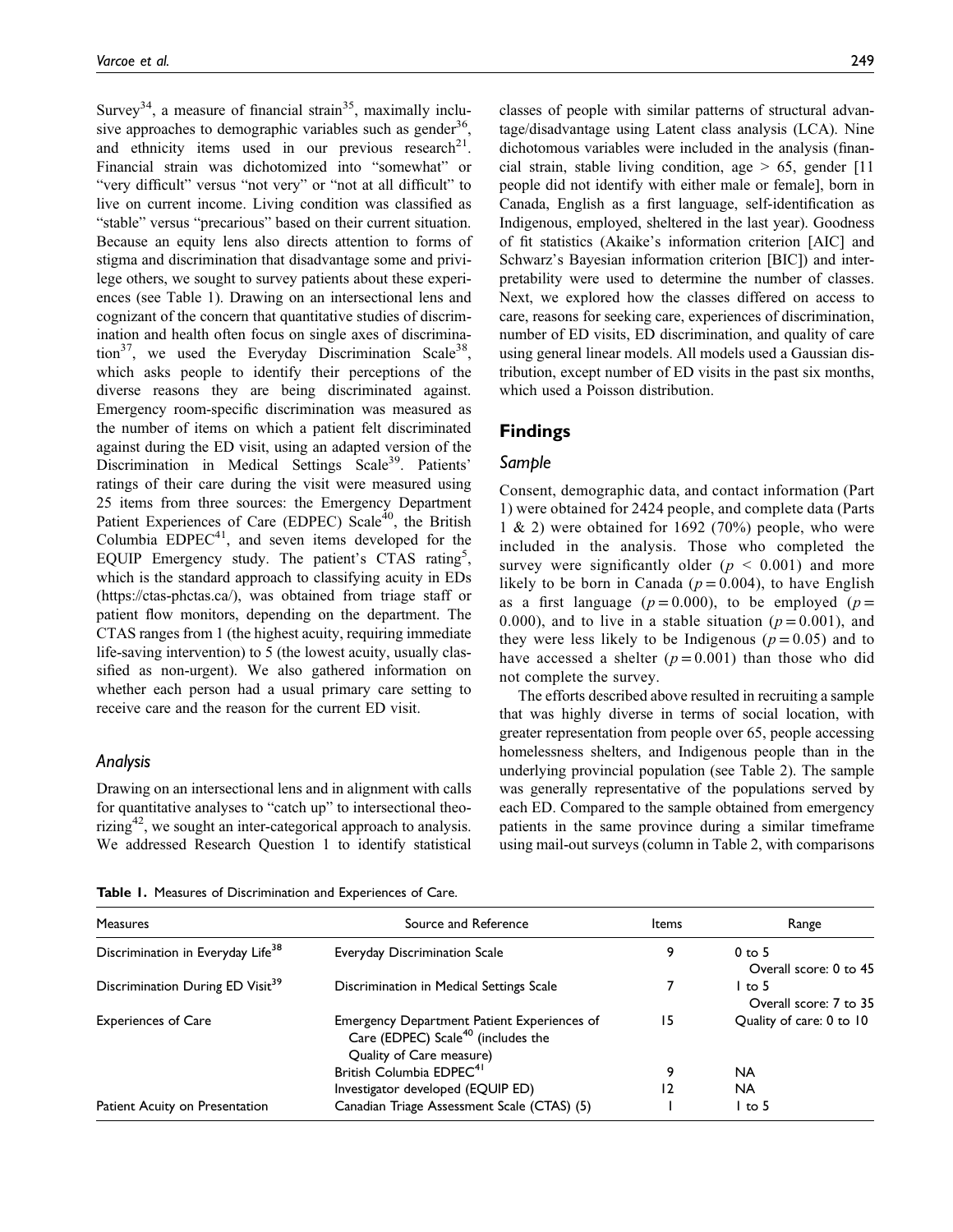÷

|                                                            |                               | n (%) of BC EDPEC |                                |
|------------------------------------------------------------|-------------------------------|-------------------|--------------------------------|
| Variable                                                   | n (%) of EQUIP ED Sample      | Sample            | n (%) of BC Census Sample      |
| <b>Canadian Triage &amp; Acuity Scale</b>                  |                               |                   | NA                             |
| (CTAS)                                                     |                               |                   |                                |
| I - Resuscitation                                          | 8(0.6)                        | 39(0.3)           |                                |
| $2 -$ Emergent                                             | 323 (23.2)                    | 2018 (16)         |                                |
| $3 - U$ rgent                                              | 680 (48.9)                    | 5789 (45.9)       |                                |
| $4 -$ Less urgent                                          | 350 (25.2)                    | 4023 (31.9)       |                                |
| 5 - Non-urgent                                             | 30(2.2)                       | 580 (4.6)         |                                |
| Age                                                        | Range: 18 to 98, Mean: 51.47, |                   | Range: 0 to 100 +, Mean: 42.3, |
|                                                            | SD: 18.621                    |                   | Median: 43.0 <sup>64</sup>     |
| Age 65 and over                                            |                               |                   |                                |
| Under 65                                                   | 1235 (73.5)                   | 9530 (67.6)       | 3,799,070 (81.7)               |
| Over 65                                                    | 445 (26.5)                    | 4546 (32.4)       | 848,985 (18.3)                 |
| Gender                                                     |                               |                   |                                |
| Woman                                                      | 835 (49.3)                    | 7568 (53.9)       | 2,369,815 (51.0)               |
| Man                                                        | 837 (49.7)                    | 6506 (46.1)       | 2,278,245 (49.0)               |
| Non-binary                                                 | 11(0.7)                       | 1(0)              | N/A                            |
| <b>Education</b>                                           |                               |                   |                                |
| Didn't complete secondary school/high<br>school            | 353(21.1)                     | 4341 (29.8)       | 601,640 (15.5)                 |
| Completed secondary school/high school                     | 372 (22.2)                    | 2835 (19.8)       | I, 138, 565 (29.4)             |
| Some or completed post-secondary                           | 949 (56.7)                    | 5972 (46.2)       | 2, 130, 175 (55.0)             |
| <b>Born in Canada</b>                                      |                               |                   |                                |
| No                                                         | 412 (24.6)                    |                   | 1,292,675 (30.5)               |
| Yes                                                        | 1265(75.4)                    |                   | 3,167,155 (69.5)               |
| <b>First language English</b>                              |                               |                   |                                |
| No                                                         | 368 (25.7)                    |                   | 1,428,305(31.1)                |
| Yes                                                        | 1063(74.3)                    |                   | 3,170,110 (68.9)               |
| <b>Speaks English</b>                                      |                               |                   |                                |
| Does not currently speak English                           | 50 (3.0)                      |                   | 151,760(3.4)                   |
| Currently speaks English                                   | 1641(97.0)                    |                   | 4,442,695 (96.6)               |
| <b>Indigenous</b>                                          |                               |                   |                                |
| Non-Indigenous                                             | 1395 (83.5)                   | 12116(94.1)       | 4,289,655 (94.1)               |
| Indigenous                                                 | 275 (16.5)                    | 1246(5.9)         | 270,585 (5.9)                  |
| Living situation - dichotomized                            |                               |                   | N/A                            |
| Precarious housing <sup>5</sup>                            | 175(10.4)                     |                   |                                |
| Stable housing                                             | 1505 (89.6)                   |                   |                                |
| Accessed a shelter in the past year                        |                               |                   | N/A                            |
| No                                                         | 1568 (93.8)                   |                   |                                |
| Yes                                                        | 104(6.2)                      |                   |                                |
| <b>Primary work status</b>                                 |                               |                   |                                |
| Employed FT or PT                                          | 718 (43.0)                    |                   | 2,305,690 (59.6)               |
| Unemployed                                                 | 387 (23.2)                    |                   | 165,975(4.3)                   |
| Retired                                                    | 465 (27.8)                    |                   | 1,398,710(36.1)                |
| Other (includes seasonal, exchange services<br>or student) | 100(6.0)                      |                   |                                |
| Receiving social assistance <sup>6</sup>                   |                               |                   |                                |
| Not receiving                                              | 963 (86.1)                    |                   | 4,073,315 (98.4) <sup>65</sup> |
| Receiving                                                  | 156(13.9)                     |                   | 67,821(1.6)                    |
| <b>Receiving disability benefits</b>                       |                               |                   | N/A                            |
| Not receiving                                              | 860 (72.8)                    |                   |                                |
| Receiving                                                  | 322 (27.2)                    |                   |                                |
| <b>Difficulty living on income</b>                         |                               |                   | N/A                            |
| Very difficult                                             | 326 (19.4)                    |                   |                                |
|                                                            |                               |                   |                                |

## Table 2. Demographic Characteristics of Patients Completing ( $N = 1692$ ).

(continued)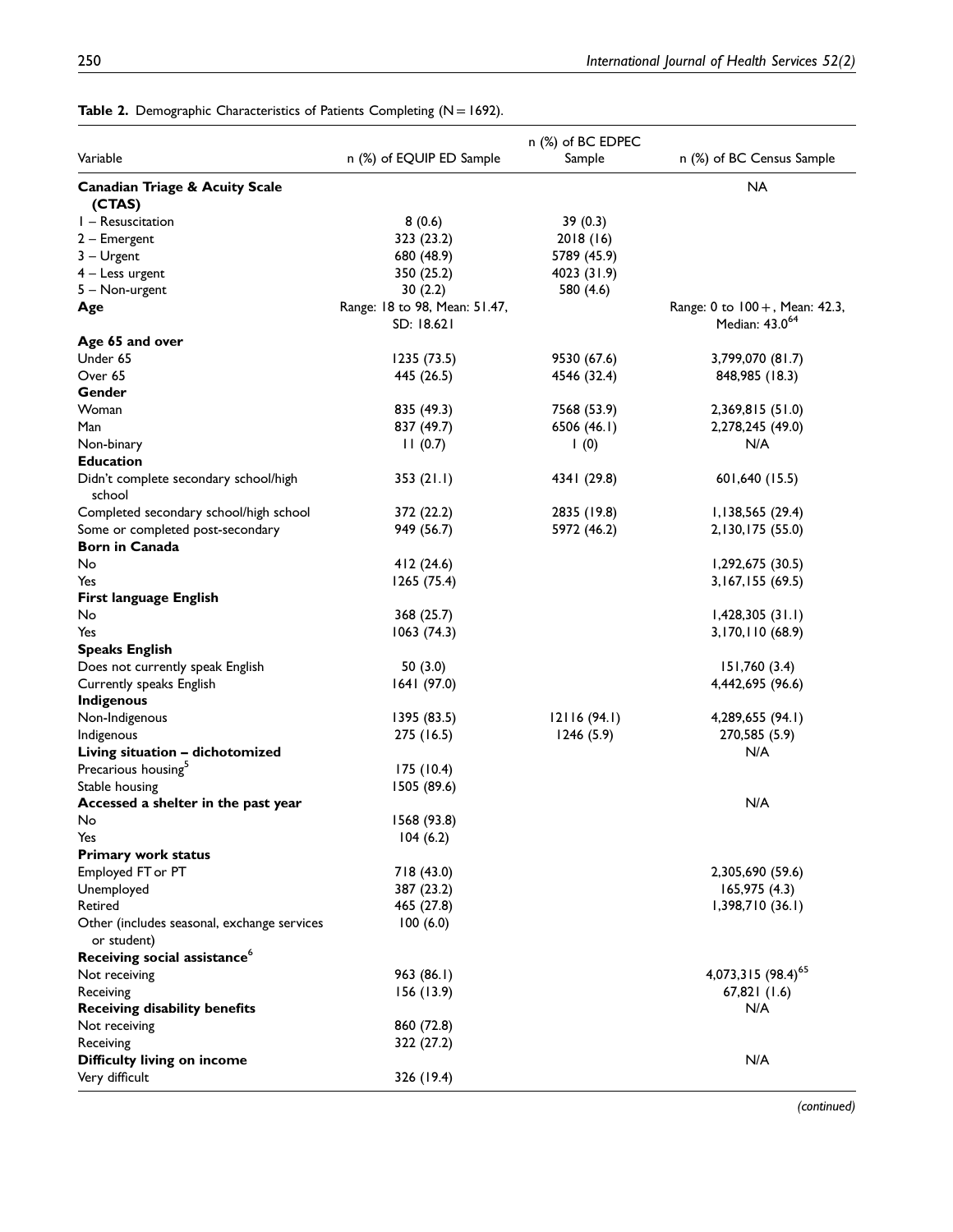#### Table 2. (continued)

|                                         |                              | n (%) of BC EDPEC |                           |
|-----------------------------------------|------------------------------|-------------------|---------------------------|
| Variable                                | n (%) of EQUIP ED Sample     | Sample            | n (%) of BC Census Sample |
| Somewhat difficult                      | 512 (30.5)                   |                   |                           |
| Not very difficult                      | 446 (26.6)                   |                   |                           |
| Not at all difficult                    | 394 (23.5)                   |                   |                           |
| <b>Experience any discrimination in</b> |                              |                   | N/A                       |
| everyday life                           |                              |                   |                           |
| No                                      | 617(36.9)                    |                   |                           |
| Yes                                     | 1055 (63.1)                  |                   |                           |
| <b>Overall health</b>                   |                              |                   | N/A                       |
| Poor                                    | 336 (20.3)                   | 1183(8.9)         |                           |
| Fair                                    | 400 (24.2)                   | 2566 (20.0)       |                           |
| Good                                    | 503 (30.4)                   | 4115 (30.6)       |                           |
| Very good                               | 322 (19.5)                   | 3620 (25.9)       |                           |
| Excellent                               | 94 (5.7)                     | 2027 (14.6)       |                           |
| ED visits in the past 6 months          | Range: 1 to 180, Mean: 3.22, |                   | N/A                       |
|                                         | SD: 10.286                   |                   |                           |
| One visit                               | 793 (48.7)                   | $(7701)$ 54.8     |                           |
| More than one visit                     | 834 (51.3)                   | $(6029)$ 42.9     |                           |
| Have usual primary care home            |                              |                   | N/A                       |
| No                                      | 152(9.1)                     | 702 (95.0)        |                           |
| Yes                                     | 1517 (90.9)                  | 13,202 (94.0)     |                           |

with the British Columbia EDPEC), our sample tended to be younger and more highly educated, with poorer self-reported health and higher acuity. Similar to the findings by Chiu and colleagues<sup>17</sup>, the sample was more diverse in terms of having greater representation from Indigenous people and those less likely to have a primary care home.

#### Latent Classes of Social and Economic Circumstances

LCA was conducted using Stata. Nine dichotomous social location variables were included in the model, and solutions in two to six classes were examined. The AIC and BIC suggested four classes, given that the AIC and BIC decreased from three to four classes (AIC: 21,184 to 20,486, BIC: 21,347 to 20,903), with very modest decrease for the five- (AIC: 20,585, BIC: 20,824) and six-class models (AIC: 20,486, BIC: 20,822). The final decision on the number of classes was based on interpretability; ultimately, we selected the six-class solution because it had greater explanatory power.

The social location indicators for each of the six classes are summarized in Table 3, with detailed demographics in Table 4. Being born in Canada or not and age were key features in each class. Class 1 was comprised primarily of people who were younger, economically stable newcom- $\text{ers}^3$ ; all were employed and they tended to be younger (M  $=42.6$  years), to be predominantly male (57%), to be economically stable with stable housing, to not access shelters, and to have low financial strain. Class 2 were people who were retired, economically stable, and born in Canada; all were over 65 ( $M = 74.6$  years), and most were retired (83.6%), had stable living conditions, had low financial strain, and did not access shelters. Class 3 was comprised of people who were severely structurally disadvantaged, younger, and born in Canada; this was the most economically compromised group, predominantly men (65%), younger  $(M = 43.3$  years), all born in Canada, with the highest proportion of Indigenous people and the greatest shelter use  $(M = 41.6$  nights among those who used a shelter in the past six months). Class 4 were people who were **unemployed**, older newcomers; they were older  $(M=$ 65.4 years), none were born in Canada, none were employed (68.5% retired), and they were predominantly women (57%) and less likely to have English as their first language, with stable housing, but variable financial strain. Class 5, the smallest class, was comprised of people who were less employed, younger newcomers; none were born in Canada, and only  $24\%$  were employed. They tended to be younger (M = 42.6) years), have stable housing, and have variable financial strain. This cluster included 16 people who identified with Indigenous groups from countries other than Canada (Australia, Guatemala, India, Mayan, Mestizo, Jamaica, Nigeria, and United States). Finally, Class 6 was comprised of people under 65, born in Canada, with stable housing. This was the largest class. All were under 65, all were born in Canada, 95% had English as their first language, they were predominantly women (56%), they had stable living situations, and none had used a shelter in the past six months, but had variable financial strain.

#### Health Care Access: Having a Primary Health Care Home, Reason for Attending ED, and Acuity Rating

As shown in Table 5, health care access varied with the classes. People in Class 3 (severely socially disadvantaged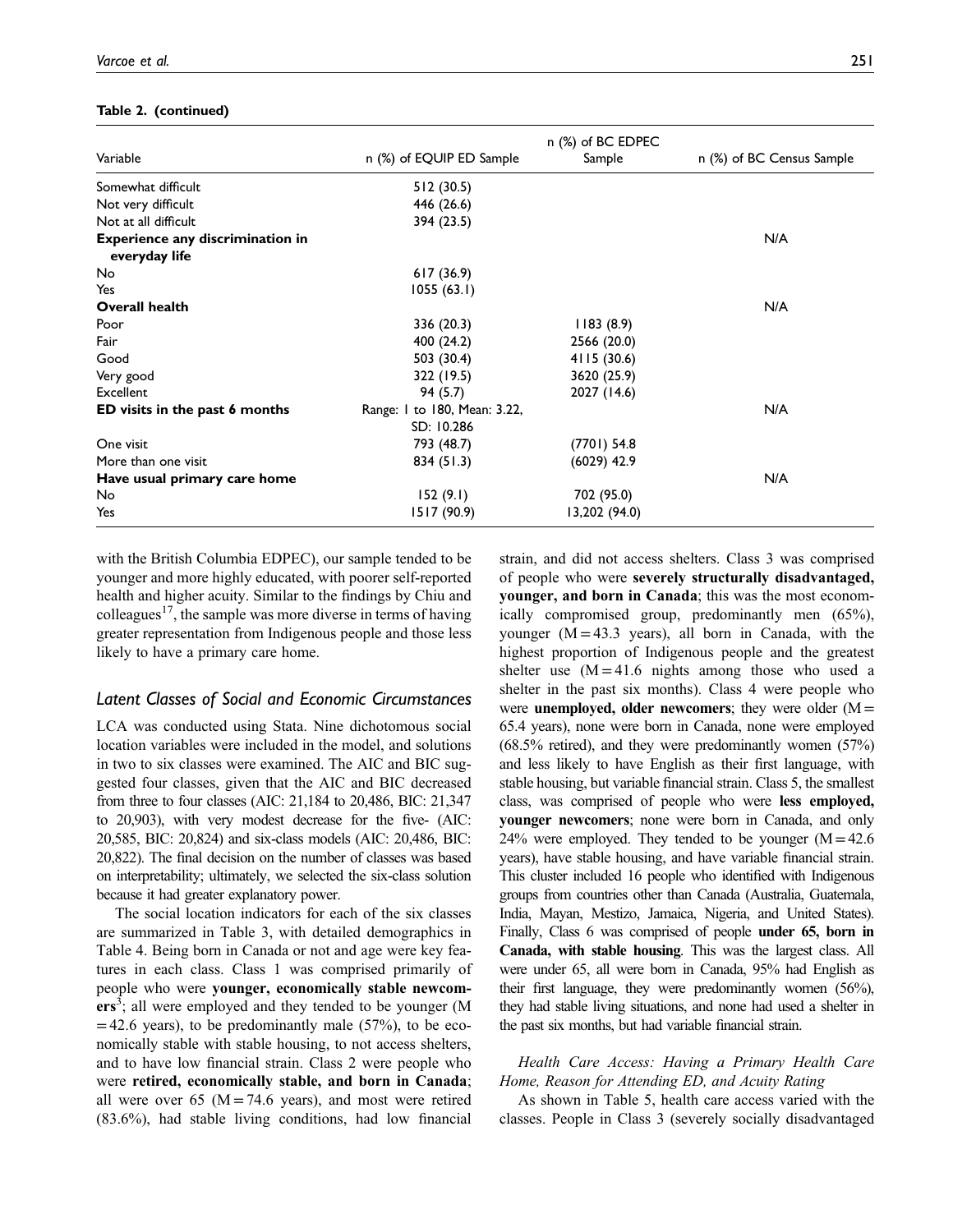|                                       | Class 1<br>Younger,<br>economically stable<br>newcomers<br>$N = 320$<br>(13.2%) | Class 2<br>retired,<br>economically stable,<br>born in Canada<br>$N = 405$<br>(16.7%) | Class 3<br>severely<br>disadvantaged,<br>younger<br>$N = 313$<br>(12.9%) | Class 4<br>Unemployed,<br>older<br>newcomers<br>$N = 233$<br>(9.6%) | Class 5<br>less employed,<br>younger<br>newcomers<br>$N = 85$<br>(3.5%) | Class 6<br>Younger, born in<br>Canada, stable<br>housing<br>$N = 1062$<br>(43.9%) |
|---------------------------------------|---------------------------------------------------------------------------------|---------------------------------------------------------------------------------------|--------------------------------------------------------------------------|---------------------------------------------------------------------|-------------------------------------------------------------------------|-----------------------------------------------------------------------------------|
| Low financial<br>strain (well<br>off) | 72.0                                                                            | 60.0                                                                                  | 11.0                                                                     | 57.0                                                                | 19.0                                                                    | 50.0                                                                              |
| Stable living<br>situation            | 100.0                                                                           | 93.0                                                                                  | 39.0                                                                     | 97.0                                                                | 55.0                                                                    | 98.0                                                                              |
| Age $> 65$                            | 3.0                                                                             | 100.0                                                                                 | 5.0                                                                      | 67.0                                                                | 0.0                                                                     | 0.0                                                                               |
| Male gender                           | 57.0                                                                            | 51.0                                                                                  | 65.0                                                                     | 43.0                                                                | 72.0                                                                    | 44.0                                                                              |
| Born Canada                           | 2.0                                                                             | 100.0                                                                                 | 100.0                                                                    | 0.0                                                                 | 0.0                                                                     | 100.0                                                                             |
| English first<br>language             | 25.0                                                                            | 89.0                                                                                  | 78.0                                                                     | 38.0                                                                | 29.0                                                                    | 95.0                                                                              |
| Indigenous                            | 1.0                                                                             | 10.0                                                                                  | 59.0                                                                     | 0.0                                                                 | 19.0                                                                    | 17.0                                                                              |
| Employed                              | 100                                                                             | 10.0                                                                                  | 10.0                                                                     | 0.0                                                                 | 24.0                                                                    | 65.0                                                                              |
| Shelter past<br>year                  | 0                                                                               | 0                                                                                     | 56.0                                                                     | 0.0                                                                 | 29.0                                                                    | 0.0                                                                               |

Table 3. Percent of People with Each Sociodemographic Indicator for the Six Latent Classes Based on Observed Values.

Class 1: Younger, economically stable newcomers.

Class 2: Retired, economically stable, older people, born in Canada.

Class 3: Severely socially disadvantaged, younger, born in Canada.

Class 4: Unemployed older newcomers, English as second language, with variable economic situations.

Class 5: Not very employed, younger, male newcomers.

Class 6: Economically stable women under 65 years, born in Canada.

younger males) and Class 5 (unemployed newcomers) were significantly less likely to report having a primary care home and were significantly more likely to attend for an "ongoing health problem" as opposed to a new problem, an accident, or an injury than those in the economically more stable classes. The classes also varied on acuity at triage, with those who were more likely to have a primary care home (and thus more able to access primary care for lower acuity issues) presenting to ED with higher acuity problems. Class 2 (retired, economically stable, older people born in Canada) and Class 4 (unemployed, older newcomers) presented with somewhat higher acuity, perhaps reflecting access to primary care and the relationship between older age and serious health issues.

#### Patients' Self-Reported Experiences of Discrimination

For the overall sample, 63% reported experiencing some form of discrimination in their everyday lives; however, on a scale of 0 to 45, the mean was relatively low at  $9.29$  (SD = 10.3). The top reasons people thought they were discriminated against in their everyday lives, with more than 170 people (10% of the sample) identifying each, were appearance, age, race, ancestry, and gender. However, as shown in Tables 4 and 6, these experiences varied significantly with the classes, with the highest scores on the Everyday Discrimination Scale ( $M = 20.70$ , 0-45, SD = 13.52) being from those in Class 3 (severely socially disadvantaged and younger, including a large proportion of Indigenous people) and Class 5 (less employed, younger newcomers)  $(M = 12.88, 0.45, SD = 12.22)$  and lowest  $(M = 4.43, 0.36, SD = 6.74)$  for Class 2 (retired, economically stable, born in Canada).

Similarly, for the overall sample, patient-reported experiences of discrimination during ED visits were low, with 21.5% reporting experiencing some form of discrimination during their ED visit. On a scale of 1 to 35, the overall average was 8.93 (Range:  $7-35$ , SD = 4.132). The top five reasons participants thought they were discriminated against in the ED (each of which was identified by more than 50 people) were substance use, appearance, mental health, suspected of drug seeking, and age. Again, as shown in Table 6, a higher proportion of people in Classes 3 and 5 reported experiencing discrimination in the ED: 45.6% and 37%, respectively. This difference remained significant after controlling for everyday discrimination ( $p=$ 0.001). Patient-reported everyday experiences of discrimination were correlated at 0.372 with their reported experiences of discrimination during their ED visit.

#### Patient Ratings of Care

Overall, patient ratings of care were high, with an average of 8.37 (SD = 1.862) on a scale of 1 to 10. The classes varied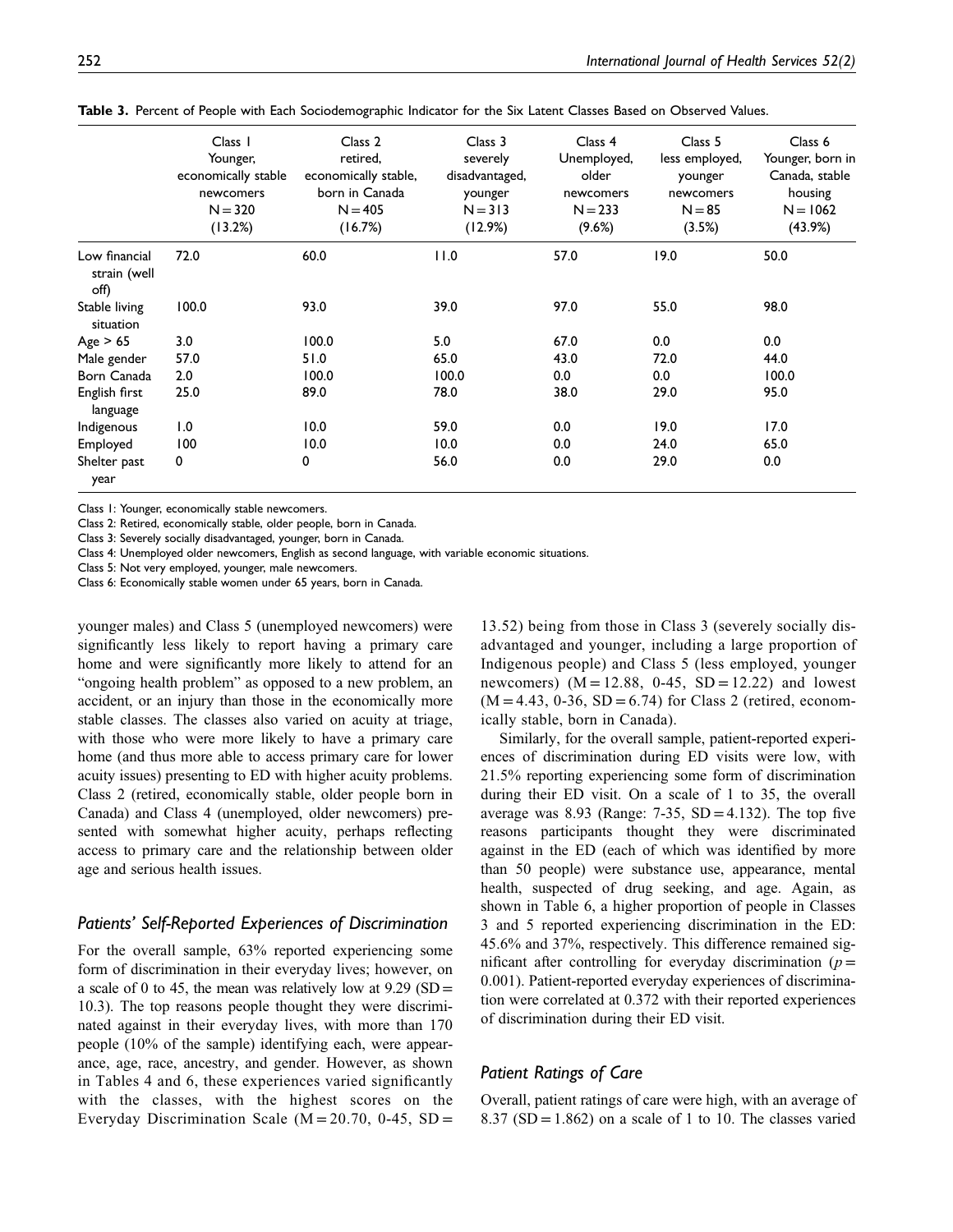| Variable                                        | Class 1<br>younger,<br>economically<br>stable<br>newcomers | Class 2<br>retired,<br>economically stable, born disadvantaged,<br>in<br>Canada | Class 3<br>severely<br>younger<br>males | Class <sub>4</sub><br>unemployed,<br>older<br>newcomers | Class <sub>5</sub><br>less<br>employed,<br>younger<br>newcomers | Class 6<br>under 65,<br>born in<br>Canada,<br>stable<br>housing |  |  |  |
|-------------------------------------------------|------------------------------------------------------------|---------------------------------------------------------------------------------|-----------------------------------------|---------------------------------------------------------|-----------------------------------------------------------------|-----------------------------------------------------------------|--|--|--|
|                                                 |                                                            | n (%) of EQUIP ED Sample                                                        |                                         |                                                         |                                                                 |                                                                 |  |  |  |
| How difficult to<br>live on income              |                                                            |                                                                                 |                                         |                                                         |                                                                 |                                                                 |  |  |  |
| Very or somewhat<br>difficult                   | 89 (28.2)                                                  | 161(39.9)                                                                       | 278 (89.4)                              | 99 (42.9)                                               | 69 (81.2)                                                       | 524 (49.7)                                                      |  |  |  |
| Not very/not at all<br>difficult                | 1125(71.6)                                                 | 243(60.1)                                                                       | 33 (10.6)                               | 132(57.1)                                               | 16 (18.9)                                                       | 530 (50.3)                                                      |  |  |  |
| <b>Calculated age</b>                           | $M = 42.6$<br>$(18-94)$<br>$SD = 13.65$                    | $M = 74.6$<br>$(65-98)$<br>$SD = 7.61$                                          | $M = 43.3$<br>$(20-98)$<br>$SD = 14.15$ | $M = 65.4$<br>$(17-96)$<br>$SD = 20.0$                  | $M = 42.6$<br>$(18-64)$<br>$SD = 13.5$                          | $M = 42.1$<br>$(18-64)$<br>$SD = 13.4$                          |  |  |  |
| <b>Primary Work</b><br><b>Status</b>            |                                                            |                                                                                 |                                         |                                                         |                                                                 |                                                                 |  |  |  |
| Employed full or<br>part-time                   | 315 (100)                                                  | 41 (10.2)                                                                       | 33 (10.6)                               | 1(0.4)                                                  | 23(27.1)                                                        | 686 (65.5)                                                      |  |  |  |
| Seasonal, service,<br>student. other            | 0(0)                                                       | 4(1.0)                                                                          | 36(11.6)                                | 22(9.5)                                                 | 12(14.1)                                                        | 60(5.7)                                                         |  |  |  |
| Unemployed                                      | 0(0)                                                       | 21(5.2)                                                                         | 220 (70.7)                              | 44 (51.8)                                               | 44 (51.8)                                                       | 221(21.1)                                                       |  |  |  |
| Retired                                         | 0(0)                                                       | 336 (83.6)                                                                      | 22(7.1)                                 | 159(68.5)                                               | 6(7.1)                                                          | 79 (7.5)                                                        |  |  |  |
| <b>Education</b>                                |                                                            |                                                                                 |                                         |                                                         |                                                                 |                                                                 |  |  |  |
| Less than high<br>school                        | 63 (19.7)                                                  | 222 (54.8)                                                                      | 226 (72.2)                              | 101(43.5)                                               | 44 (51.8)                                                       | 404 (38.1)                                                      |  |  |  |
| Completed<br>secondary<br>school/high<br>school | 49 (15.4)                                                  | 67(16.5)                                                                        | 39 (12.5)                               | 41(17.7)                                                | 9(10.6)                                                         | 268 (25.3)                                                      |  |  |  |
| Some college or<br>more                         | 206 (64.6)                                                 | 114(28.1)                                                                       | 47 (15.0)                               | 87 (37.5)                                               | 32 (37.6)                                                       | 386 (36.4)                                                      |  |  |  |
| Level not known                                 | 1(0.3)                                                     | 2(0.5)                                                                          | 1(0.3)                                  | 3(1.3)                                                  | 0                                                               | 1(0.1)                                                          |  |  |  |

#### Table 4. Demographic Characteristics of the Six-Class Model.

significantly on patient ratings of care, with the severely disadvantaged younger people (Class 3) providing the lowest ratings of care and differing significantly from all other classes. The significant differences between the classes on patients' ratings of care remained after controlling for everyday discrimination ( $p=0.032$ ).

## Patients' Self-Reported Number of ED Visits Within the Past Six Months

51.3% of participants reported having made more than one visit to the ED in the past six months, with an average of 3.2 visits in the past six months (cumulative range of visits:  $1-180^4$ , SD = 10.286). The classes varied on their number of ED visits in the past six months, with the severely structurally disadvantaged, younger people, Class 3, having the highest number of visits  $(m = 6.75, SD =$ 13.18) and being significantly different from every other class.

## **Discussion**

People's social and economic circumstances drive the need to seek help at EDs and their experiences of emergency health care. Our analysis clearly delineates six statistical classes of people based on the intersections of specific, preidentified characteristics, and these groupings were strongly and consistently related to experiences of everyday and ED-specific discrimination, ratings of care, and use of the ED. The findings demonstrated how employment, housing stability, shelter use, and financial stability cluster together. It further demonstrates how age and being born in Canada or not are aspects of social location that may be particularly influential for PEOC and equity. Only one of the six classes was comprised of people both born in and born outside of Canada; similarly, three of the classes were comprised of people either under or over 65, two had less than 5% over 65, and only one (Class 4) had a mix.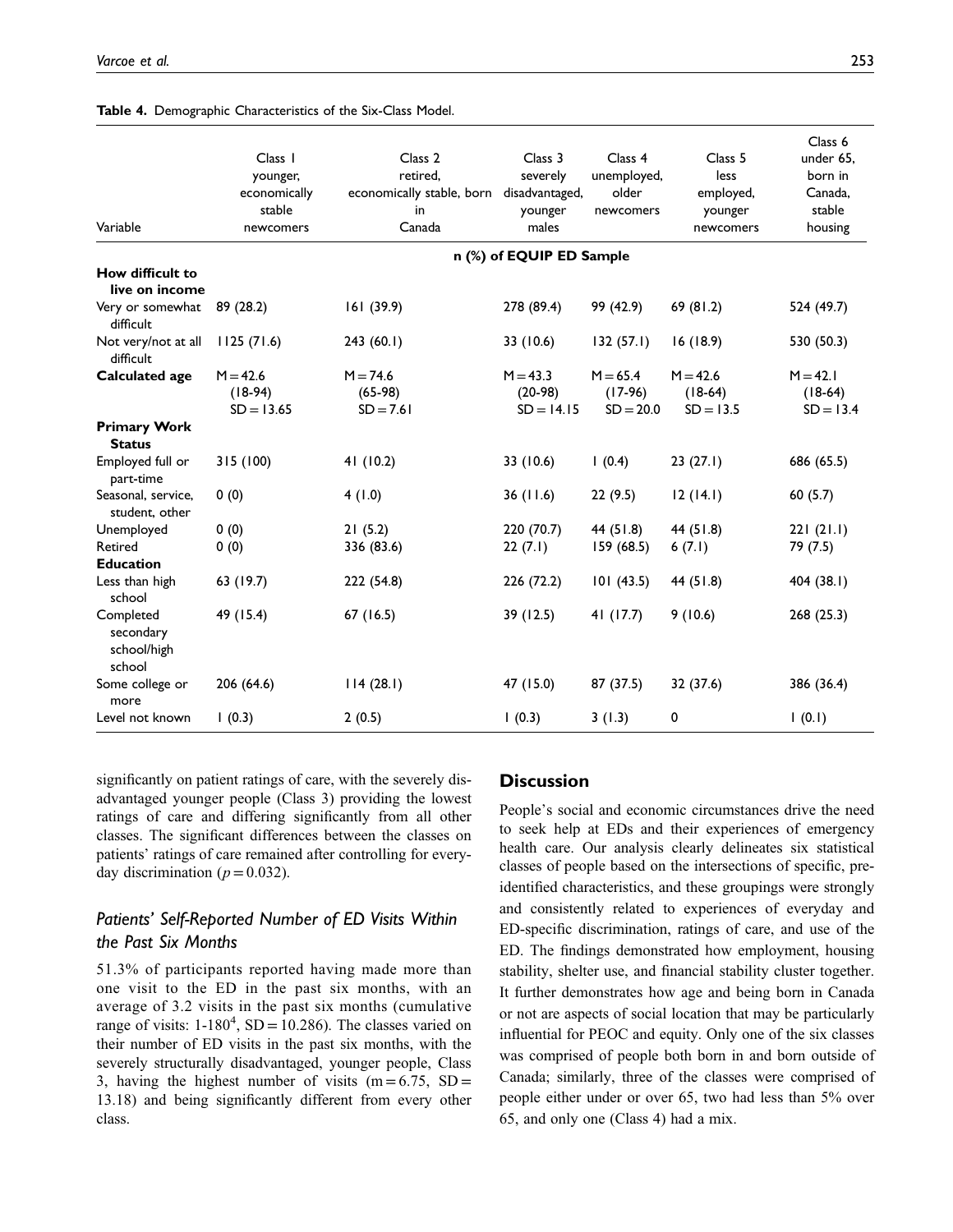|                             | Class 1<br>younger<br>economically<br>stable newcomers<br>320<br>(13.2%) | Class 2<br>retired<br>economically<br>stable born in<br>Canada<br>405 (16.7%) | Class 3<br>severely<br>disadvantaged<br>younger males<br>313<br>(12.9%) | Class 4<br>unemployed<br>older<br>newcomers<br>233<br>(9.6%) | Class 5<br>less employed<br>younger<br>newcomers<br>85<br>(3.5%) | Class 6<br>under 65<br>years, born in<br>Canada, stable<br>housing<br>1062 (43.9%) | p-value |
|-----------------------------|--------------------------------------------------------------------------|-------------------------------------------------------------------------------|-------------------------------------------------------------------------|--------------------------------------------------------------|------------------------------------------------------------------|------------------------------------------------------------------------------------|---------|
| Has Primary<br>Care<br>Home | 87.7%                                                                    | 96.3%                                                                         | 80.4%                                                                   | 91.2%                                                        | 81.7%                                                            | 90.8%                                                                              | 5.001   |
| Reason for<br><b>Visit</b>  |                                                                          |                                                                               |                                                                         |                                                              |                                                                  |                                                                                    |         |
| Accident or<br>injury       | 25.8%                                                                    | 17.3%                                                                         | 18.3%                                                                   | 11.9%                                                        | 23.6%                                                            | 20.2%                                                                              | $500 -$ |
| New health<br>problem       | 47.9%                                                                    | 40.1%                                                                         | 32.0%                                                                   | 45.2%                                                        | 25.5%                                                            | 38.6%                                                                              |         |
| Ongoing<br>condition        | 26.3%                                                                    | 42.7%                                                                         | 49.7%                                                                   | 42.9%                                                        | 50.9%                                                            | 41.2%                                                                              |         |
| <b>CTAS</b>                 | 3.17(0.76)                                                               | 2.89(0.77)                                                                    | 3.20(0.66)                                                              | 2.89(0.76)                                                   | 3.14(0.87)                                                       | 3.13(0.74)                                                                         | 5.001   |

Table 5. Differences in Clusters by Having a Primary Care Home, Reason for Attending ED and Acuity Rating (CTAS).

Pairwise differences CTAS – 1 is higher acuity.

Class 1 is significantly different from class 2, 4, 6.

Class 2 is significantly different from class 1, 3, 6.

Class 3 is significantly different from class 2, 4.

Class 4 is significantly different from class 1, 3, 6.

Class 5 is not significantly different from any class. Class 6 is significantly different from class 2, 4.

Importantly, this analysis directly challenges the utility of any single category (such as gender, age, Indigenous identity, or being a newcomer) for examining equity, inequities, or experiences of care. For example, men predominated in Class 3 (severely disadvantaged, younger people, born in Canada) and Class 5 (less employed, younger newcomers); women predominated in Class 4 (unemployed, older newcomers) and Class 6 (born in Canada, under 65, with stable housing). This again suggests that being born in Canada or not is an important influence that intersects with gender. To take another example, although people with Indigenous identity were predominantly in those classes with the greatest financial strain and lowest housing stability (Classes 3 and 5), Indigenous people were classed with all clusters, including 17% in Class 6 (people under 65 years, with stable housing, born in Canada) and 10% in Class 2 (retired, economically stable, born in Canada), countering the tendency in public discourse to characterize Indigenous people as uniformly disadvantaged.

Overall, patients rated their ED care very highly, indicating little room to demonstrate change when using conventional measures of ratings of care. Research suggests that patients generally rate the care they receive in the ED as satisfactory<sup>7,43</sup>. However, the LCA allowed us to identify how various social and economic circumstances that people experience intersect and shape "who" is more likely to both seek help at EDs (because of their social circumstances) and rate their health care experiences in EDs more poorly. Thus, these findings suggest directions for more tailored improvements in care delivery, guiding organizations to consider how health care is influenced by social and economic circumstances, and thus perpetuating inequities, and for whom such improvements are urgently needed. Our analysis also extends understanding of the ways that persistent and deepening inequities in Canada create conditions in which people experiencing significant hardships need to seek help at EDs. These insights prompt reconsideration of the role and responsibility of EDs in serving people who are most in need, given the socioeconomic contexts of people's lives.

This analysis also provides important insights into patients' perceptions of their experiences of discrimination during ED visits. The low correlation suggests that not all people who experience discrimination in their everyday lives experience discrimination during ED visits. The classes comprised of older people (Classes 2 and 4: older people born in Canada and newcomers, respectively) reported the lowest everyday discrimination, yet reported experiencing ED discrimination. Aligning with literature showing that people who experience structural disadvantages experience stigmatization from ED staff when seeking care6,7,44–46, this analysis illustrates further that structural inequities intersect and are associated with significantly higher ratings of discrimination, in both the everyday and the ED context.

The LCA illustrates how an intersectional lens necessitates considering who might be overlooked in the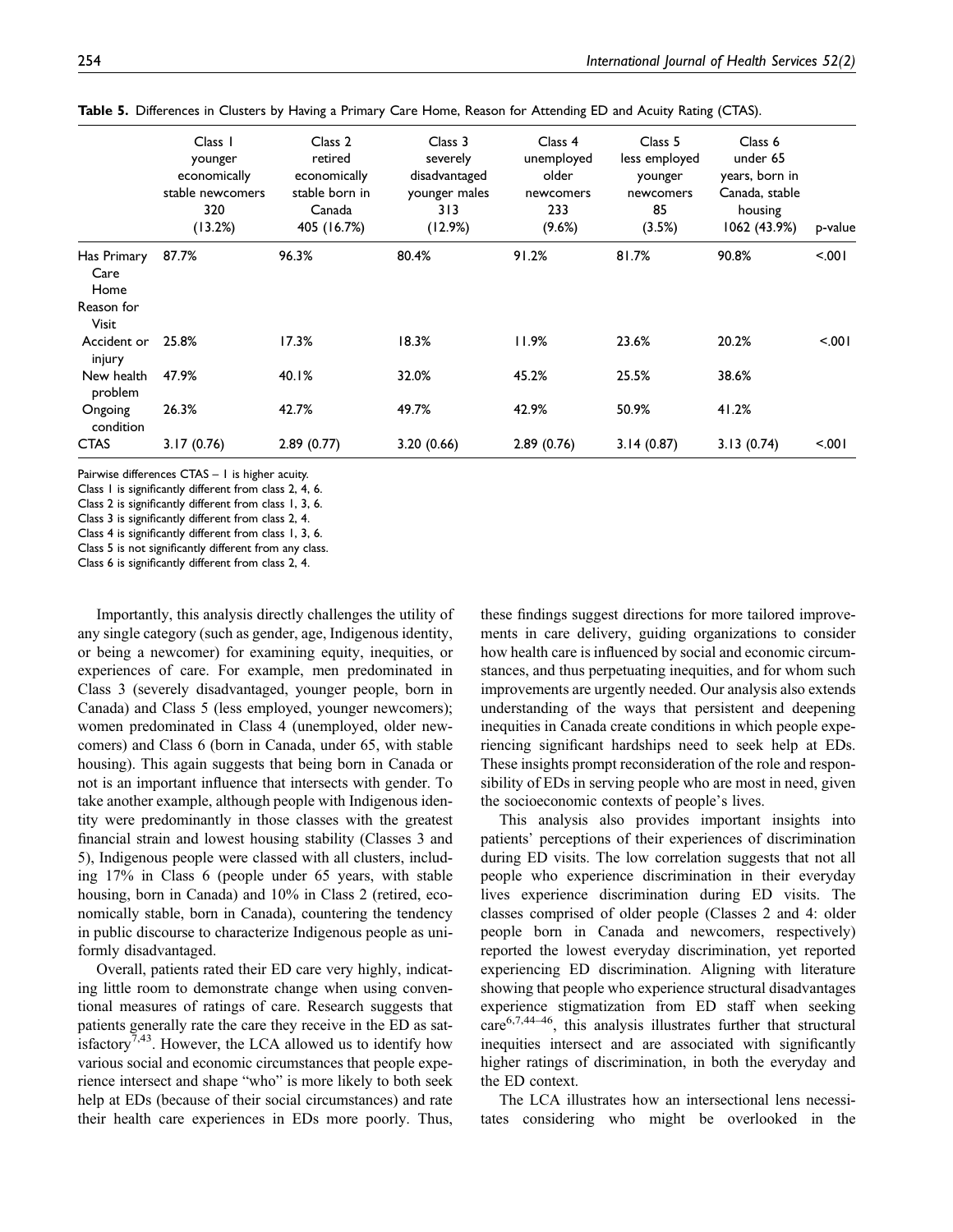|                                                | Class 1<br>younger<br>economically stable<br>newcomers<br>320<br>(13.2%) | Class 2<br>retired<br>economically<br>stable born in<br>Canada<br>405 (16.7%) | Class 3<br>severely<br>disadvantaged<br>younger<br>males<br>313 (12.9%) | Class 4<br>unemployed older<br>newcomers<br>women<br>233<br>(9.6%) | Class 5<br>less employed<br>younger<br>newcomers<br>85<br>(3.5%) | Class 6<br>under 65,<br>born in<br>Canada, stable<br>housing<br>1062 (43.9%) p-value |         |
|------------------------------------------------|--------------------------------------------------------------------------|-------------------------------------------------------------------------------|-------------------------------------------------------------------------|--------------------------------------------------------------------|------------------------------------------------------------------|--------------------------------------------------------------------------------------|---------|
| Everyday<br>discrimination<br>Mean (SD)        | 6.27(7.22)                                                               | 4.43(6.74)                                                                    | 20.70 (13.52)                                                           | 5.06(7.72)                                                         | 12.88(12.22)                                                     | 10.21(9.27)                                                                          | < 0.01  |
| ED discrimination<br>$(\text{any})$<br>N(%)    | 44 (13.9%)                                                               | 46 (11.0%)                                                                    | 143 (45.6%)                                                             | 45 (19.5%)                                                         | 41 (37.0%)                                                       | 221 (20.8%)                                                                          | < 0.001 |
| Ratings of care<br>Mean (SD)                   | 8.39(1.61)                                                               | 8.88 (1.55)                                                                   | 7.59(2.44)                                                              | 8.51(1.83)                                                         | 8.48(1.58)                                                       | 8.33(1.82)                                                                           | < 0.001 |
| Number ED visits<br>past 6 months<br>Mean (SD) | 1.61(1.69)                                                               | 2.25(2.47)                                                                    | 6.75(13.18)                                                             | 2.93(12.46)                                                        | 3.70(9.33)                                                       | 3.12(10.37)                                                                          | < 001   |

Table 6. Differences in Clusters by Self-Reported Everyday Experiences of Discrimination, Experiences of Discrimination in EDs, Patient Ratings of Care, and Self-Reported Number of ED Visits Past 6 Months.

Pairwise differences Everyday Discrimination.

Class 1 is significantly different from class 3, 5, 6.

Class 2 is significantly different from class 3, 5, 6.

Class 3 is significantly different from every class.

Class 4 is significantly different from class 3, 5, 6.

Class 5 is significantly different from class 1, 2, 3, 4. Class 6 is significantly different from class 1, 2, 3, 4.

Pairwise differences Number of ED visits.

Class 1 is significantly different from class 3. Class 2 is significantly different from class 3.

Class 3 is significantly different from every class.

Class 4 is significantly different from class 3.

Class 5 is not significantly different from any class.

Class 6 is significantly different from class 3.

Pairwise differences Patient Ratings of Care. Class 1 is significantly different than class 3. Class 2 is significantly different from class 3, 6. Class 3 is significantly different from every class. Class 4 is significantly different from class 3. Class 5 is significantly different from class 3. Class 6 is significantly different from class 2, 3.

understanding of how structural inequities operate in people's lives, as well as how that shapes their need to seek care at EDs and their overall access to care. Accessible primary care has long been identified as critical to health care delivery and, more specifically, to support reducing the need for ED services and urgent care $9,10,15,47$ . The LCA demonstrates that the issue of accessible primary care that aligns with people's interrelated health and social needs is highly complex and requires an intersectional understanding to fully comprehend how social circumstances and primary care access are intertwined.

Importantly, this analysis sheds light on multiple, intersecting factors that may be influencing repeated visits to EDs. To date, analyses of repeat ED use have focused on the characteristics of the people who account for that use, not necessarily the structural conditions of their lives nor how health care is structured to respond to people's needs. Recognizing the heterogeneity of people making repeat ED visits, efforts have been made to identify subgroups of people. For example, a recent Canadian analysis identified high users of EDs as "the elderly," "mental health and alcohol use," "young mental health," and "short term" (people who made regularly spaced visits over a short period of time for problems such as urinary tract infection, follow-up examination, pyelonephritis, and abscess)<sup>48</sup>. Another study examined people over age 65 and grouped people as "low comorbidity," "people with cancer," "people with pulmonary and cardiac diseases," and "people with dementia or mental health disorders"<sup>49</sup>. In our analysis, repeat visits were largely accounted for by people in Classes 3 and 5, the people who were less likely to have a primary care home and were facing the greatest economic and housing instability. This supports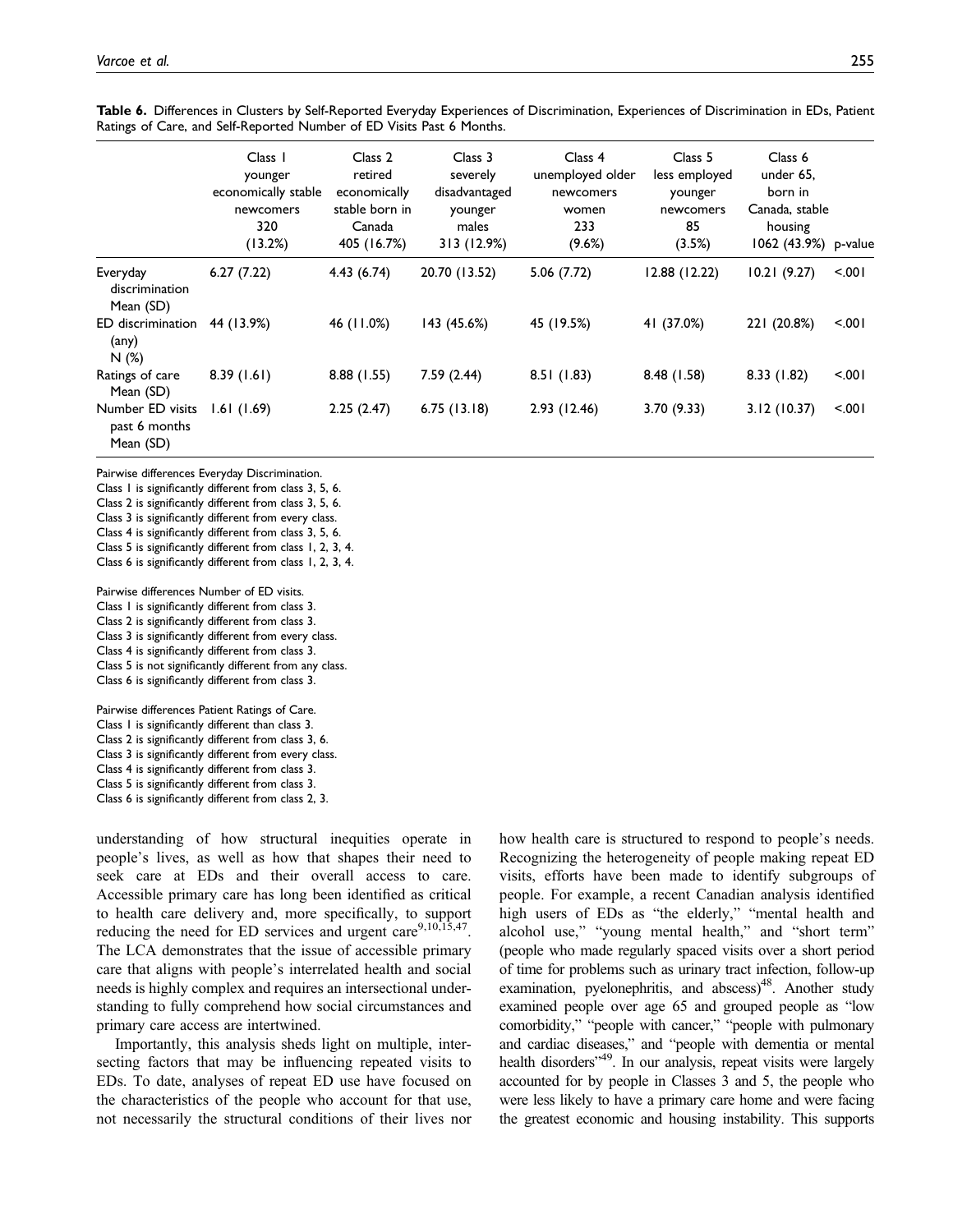the importance of policy and funding efforts toward:  $(a)$  enhancing primary care capacity and responsiveness, especially models of interprofessional, team-based care tailored to serving those with barriers to accessing care<sup>50</sup> and those who experience stigma and intersecting forms of discrimination<sup>15,51</sup> and, importantly, (b) linking patients to social agencies for housing and income support. Developing the capacity, resources, and time to directly and immediately link patients to housing support and related services could be framed as aligning with efficiency goals related to responsiveness<sup>15</sup>. These classes were also comprised of the people experiencing the greatest housing instability and financial strain, suggesting that efforts to relieve strain on EDs must include broader structural efforts for addressing housing and homelessness. Finally, those with the greatest number of repeat visits were also those reporting the highest levels of discrimination in EDs, suggesting that efforts to reduce stigma and discrimination in EDs must be prioritized.

Reducing the impact of stigma and discrimination within health care settings, including EDs, is within the purview of health care organizations. Tackling stigma and discrimination has potential to improve patient experiences and outcomes and to improve system efficiency and effectiveness. A recent meta-synthesis of patient experiences in EDs showed that subjective positive experiences are associated with better clinical effectiveness and patient safety, including lower mortality and morbidity<sup>52</sup>. Our research on how to promote equity in health systems<sup>20,21,32,50,51,53–55</sup>, together with research on stigma, show that to achieve these improvements and reduce stigma<sup>56–60</sup> requires: (a) making such efforts a priority at every level of the organization,  $(b)$  including and going beyond training and education for staff (eg, on implicit bias, use of non-stigmatizing language) to catalyze structural changes in how care is organized and enacted, and (c) measuring patient experiences, staff experiences, shifts in organizational processes and cultures, and stigmasensitive indicators routinely and over time. To this end, we have created Action Kits aimed at supporting health care organizations to implement organizational change toward equity and destigmatization (https://equiphealthcare.ca/). These kits include tools to facilitate interprofessional staff discussions (eg, "Rate Your Organization), illuminate and evaluate taken-for-granted stigmatizing processes (eg, An Equity Walkthrough), and plan and evaluate point-of-care and organizational-level changes. In the ED context, for example, these have been used to see how triage physical layout and processes, signage, waiting areas, intake processes, and security and surveillance can be improved to create environments that are more intentionally welcoming, particularly for people who often experience stigma<sup>61</sup>.

Using an equity lens and equity-oriented data collection methods fostered greater inclusivity in our sample compared to data routinely collected on PEOC. However, we knew at the outset that some patients presenting could not consent to participate due to an altered level of consciousness or to their acuity; thus, we were not able to capture the entire population of patients presenting for care. The people we lost to follow up potentially are those who experience greater structural disadvantages: significantly more people who were not born in Canada, people with English as a second language, those with precarious housing, and those who had accessed a shelter in the past six months. However, this serves to make our analysis more conservative.

Our analysis is also limited by the limitations inherent in the measures we used, particularly our measures of discrimination. As Scheim and Bauer<sup>37</sup> note, most measures of discrimination, including the one we used, were developed initially to study ethno-racial discrimination. Further, the Everyday Discrimination Scale<sup>38</sup> invites respondents to attribute the motives of others, which a few of our participants found difficult. A number of participants wanted to attribute the discrimination they experienced to the person enacting the discrimination, not to their personal characteristics. Finally, because everyone was invited to answer the questions and identify all potential reasons, we had a number of people who identified as "white," "European," "Caucasian" identify "skin color" as a reason for experiencing discrimination in their everyday lives, reflecting the narrative of "reverse racism" that is part of the wider social discourse in Canada. These complexities highlight the need for ongoing research and conceptual clarification to further develop robust intersectional discrimination measures $^{37}$ .

In summary, this analysis showed how an equity lens and intersectional analysis help to illuminate the relationships between structural disadvantage and care experiences. One of the key challenges was to analyze the data in ways that would show who was experiencing the greatest barriers to care, including perceived discrimination and stigma, without essentializing or potentially stigmatizing or pathologizing particular groups as "problems" or as "overusing" the ED, reducing individuals to single categories or promoting potentially adversarial relations between staff and patients (eg, by reporting ratings of care by groups defined by single categories). The LCA provided an approach to doing so consistent with an intersectional approach.

Ethics—The study protocol has been approved by the research ethics boards of the University of British Columbia and the University of Northern British Columbia (UNBC) and the research ethics boards of Fraser Health Authority, Northern Health Authority, and Providence Health Care (approval numbers H16-03397, H17-01548, and H18-01423).

Colleen Varcoe, PhD, is a professor in the School of Nursing at the University of British Columbia (UBC). Past positions include Director, School of Nursing, UBC (2011-2012), and associate professor, School of Nursing, UBC (2005-2010). Her educational background is: PhD, UBC (1997); M.Sc., UBC (1994); M.Ed., UBC (1987); and B.S.N., UBC (1979). Dr Varcoe is a leader in research on violence and inequity, with emphasis on women's and Indigenous people's health. Her research is currently focused on interventions to mitigate the health effects of violence for women who have experienced partner violence and on interventions to help health care settings, such as EDs, promote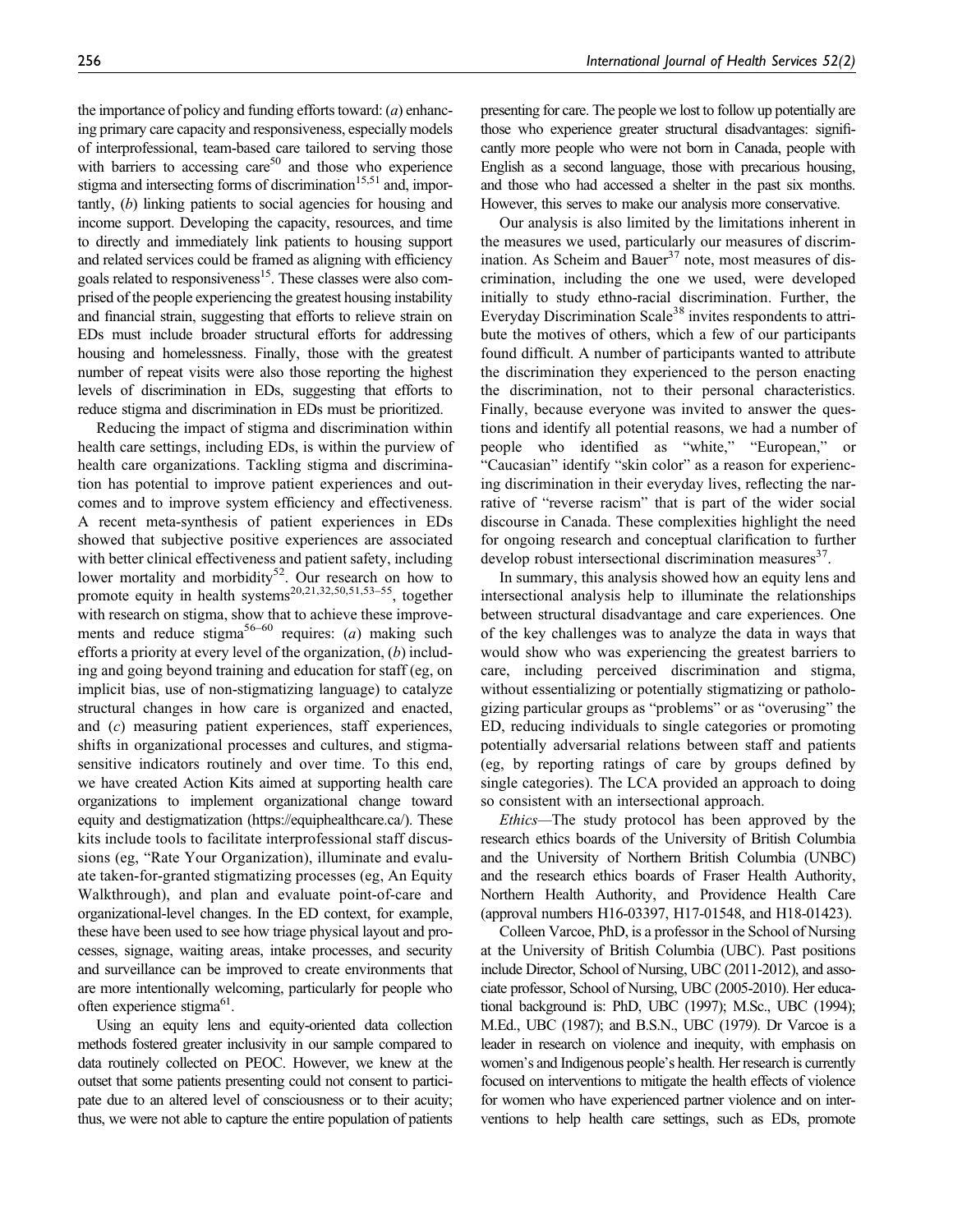equity. She is a leader in implementing and studying equitypromoting health care, including trauma- and violence-informed approaches, cultural safety, and harm reduction.

Annette Browne, PhD, is a professor in the School of Nursing at the University of British Columbia (UBC). Past positions include associate professor, School of Nursing, UBC (2005-2011), and assistant professor, School of Nursing, UBC (2002-2005). Her educational background is: PhD, UBC (2003); M.Sc., University of Rhode Island (1992); and B.S.N., University of Manitoba (1986). Dr Browne studies health and health care inequities, with a particular focus on health inequities affecting Indigenous peoples. She conducts research on strategies to enhance equity-oriented health care for Indigenous and non-Indigenous people, including interventions to address systemic racism and discrimination and to support the uptake of cultural safety and trauma- and violence-informed care. Her work is aimed at promoting health equity through improvements in nursing practice, health care delivery, and health policy.

Vicky Bungay, PhD, is a professor in the School of Nursing at the University of British Columbia (UBC). Past positions include associate professor, School of Nursing, UBC (2014-2019), and assistant professor, School of Nursing, UBC (2009-2014). Her educational background is: PhD, UBC (2008); M.Sc., Dalhousie University (1994); and B.S.N., St. Francis Xavier University (1989). Dr Bungay's research focuses on addressing inequities that negatively affect people's health and well-being, including the devastating effects of stigma, discrimination, and violence. She explores how research partnerships can positively impact communities that are excluded in health and social policy; programming that affects their lives; and how community-based interventions support real-world evidence.

Nancy Perrin, PhD, is the Director of Biostatistics and Methods Core at Johns Hopkins School of Nursing. Past positions include Director of Biostatistics Core, Center for Health Research (2011-2018), and Senior Director of Research, Data, and Analysis, Center for Health Research (2013-2015). Her educational background is: PhD, Ohio State University (1986); M.A., Ohio State University (1983); and B.A., University of California (1980). Dr Perrin conducts research in the area of violence against women both in the United States and in conflict countries of Somalia, South Sudan, and Democratic Republic of the Congo. She is developing a measure of social norms around violence against women, has conducted a national prevalence survey of violence against men and women in Somalia, and has conducted an effectiveness trial for a social norms intervention in Somalia and South Sudan.

Erin Wilson, PhD, N.P.(F.), is an assistant professor in the School of Nursing at the UNBC and a family nurse practitioner at Northern Health. Past positions include assistant professor (TERM), School of Nursing, UNBC (2010-2018), and community health nurse with the Government of Yukon (2006-2007). Her educational background is: PhD, UNBC (2017); M.Sc., UBC (2006); and B.S.N., University of Manitoba (2000). Her research examines delivery of primary health care in rural settings. She draws on patient-oriented and interpretive approaches to examine how interprofessional teams can improve access, coordination, and continuity of care in ways that are safe and equitable for patients and communities

Nadine Wathen, PhD, is full professor and Canada Research Chair in Mobilizing Knowledge on Gender-Based Violence in the Arthur Labatt Family School of Nursing at Western University, and Academic Director of the Centre for Research on Health Equity and Social Inclusion. Past positions include Graduate Chair, Health Information Science Program, Western University (2020-2021 and 2011-2015), and assistant professor, Faculty of Information Studies, University of Toronto (2005-2007). Her educational background is: post-doctoral fellowship, McMaster University (2004-2006); PhD, Western University (2004); M.A., Western University (1992); and B.A., Honors (First Class), Dalhousie University (1990). Her research examines the health and social service sector response to gender-based violence, interventions to reduce health inequities, and the science of knowledge mobilization. A particular focus is developing person-centered interventions that enhance health equity and take a gendered, trauma-, and violence-informed approach to providing services for those experiencing violence and/or marginalization. She is deeply committed to a partnership approach to research and knowledge sharing and has led a number of federally funded research initiatives, as well as international research and knowledge mobilization networks. She has more than 100 publications in health care, health and public policy, and information science journals and three edited collections. See<www.nadinewathen.ca>.

Dr David W. Byres is the Interim President and CEO of the Provincial Health Services Authority. He has more than 25 years of experience in the health sector, most recently as the associate Deputy Minister, Clinical Leadership for the B.C. Ministry of Health. Previously, he served as the Executive Vice President for Providence Health Care and later as the Chief Nurse Executive for the Ministry of Health. His educational background is: PhD in nursing practice from American Sentinel University (2016); M.S.N. from University of British Columbia (UBC) (2006); B.S.N. from University of British Columbia (1997); and B.A. in psychology from the University of Victoria (1987). He is an adjunct professor with the School of Nursing at UBC and adjunct assistant professor with the School of Nursing at the University of Victoria. He is a Certified Health Executive with the Canadian College of Health Leaders and recipient of the Dean's Medal of Distinction from the UBC Faculty of Applied Science and, he was recently inducted as a Fellow of the Canadian Academy of Nursing.

Elder Roberta Price (Coast Salish - Snuneymuxw and Cowichan Nations) is the elder for Critical Research in Health and Health Care Inequities, School of Nursing, University of British Columbia (UBC). She is passionate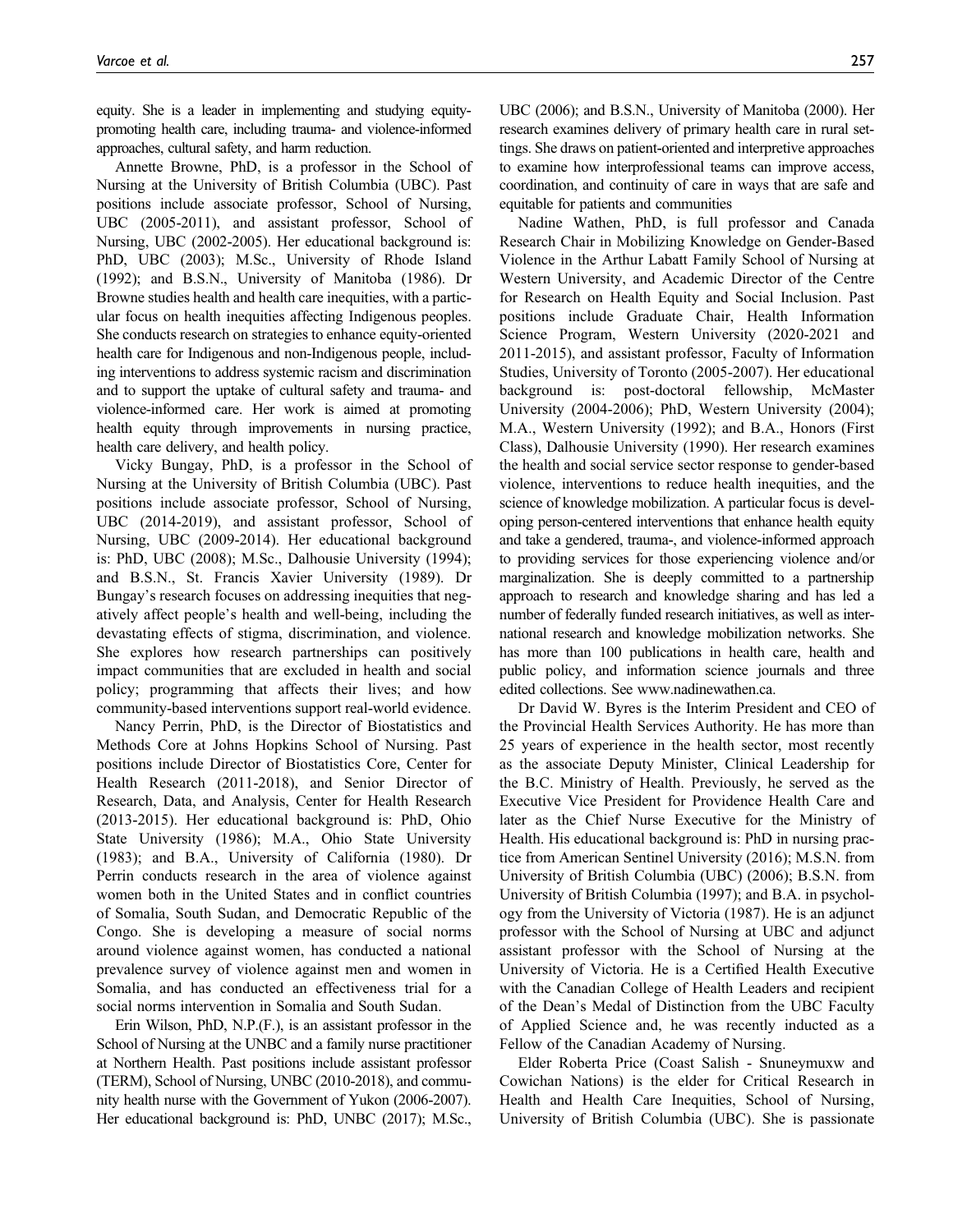about creating shared spaces for both Indigenous and Western approaches to healing and health. Past positions include: Elder Advisor to Governing Council, BC Network Environments for Indigenous Health Research (2020); board co-chair at Kilala Lelum (2018); Elder Advisor for the Department of Advanced Education at Simon Fraser University (2016); and principal investigator for the Department of Psychiatry in the Faculty of Medicine at UBC (2015). In March of 2021, Elder Roberta Price received an Honorary Doctorate of Law degree from UBC.

#### Declaration of Conflicting Interests

The author(s) declared no potential conflicts of interest with respect to the research, authorship, and/or publication of this article.

#### Funding

The author(s) disclosed receipt of the following financial support for the research, authorship, and/or publication of this article: This work was supported by the Canadian Institutes of Health Research (grant number 11R74386).

#### ORCID iD

Colleen Varcoe **b** <https://orcid.org/0000-0001-9090-2793>

#### Notes

- 1. Structural factors or influences can be conceptualized as the totality of ways in which societies sustain social and health inequities through policies and practices enacted through reinforcing systems of housing, education, employment, earnings, benefits, credit, media, health care, and criminal justice. These social dynamics, patterns, and practices reinforce and recreate inequitable distribution of resources, including access to health care and social supports  $(62)$ . To say that social and economic inequities, gendered inequities, racism, and other forms of discrimination are structural is to imply that they exist in the institutions and social practices of our society and cannot be explained as merely situational  $(^{30})$ .
- 2. In Canada, Indigenous people refers to the diversity of populations in Canada, which includes First Nations, Métis, and Inuit people  $(^{63})$ .
- 5. The response options included in "precarious housing" are: couch-surfing, shelter, on the street, in vehicle (car or van), SRO, rooming house, RV or trailer, Tent, and other.
- 6. In BC, a single person on income assistance receives \$935 each month, while a single person on disability assistance receives \$1,358.42.
- 3. "Newcomers" is used as a preferred term to indicate people who were not born in Canada; this includes people classified by the Canadian federal government as immigrants or refugees.
- 4. Four people were required to visit EDs daily to receive medications.

#### **References**

1. Kreindler SA, Star N, Hastings S, et al. "Working against gravity": the uphill task of overcapacity management. Health Serv Insights. 2020;13:1178632920929986.

- 2. Michelen W, Martinez J, Lee AL, Wheeler DP. Reducing frequent flyer emergency department visits. J Health Care Poor Underserved. 2006;17(1):59–69.
- 3. Moe J, Kirkland SW, Rawe E, et al. Effectiveness of interventions to decrease emergency department visits by adult frequent users: a systematic review. Acad Emerg Med. 2017;24(1):40–52.
- 4. O'Brien T, Ivers N, Bhattacharyya O, et al. A multifaceted primary care practice-based intervention to reduce ED visits and hospitalization for complex medical patients: a mixed methods study. PLoS ONE. 2019;14(01):1–13.
- 5. Bullard MJ, Musgrave E, Warren D, et al. Revisions to the Canadian Emergency Department Triage and Acuity Scale (CTAS) guidelines 2016. CJEM. 2017;19(S2):S18–S27.
- 6. Gilmer C, Buccieri K. Homeless patients associate clinician bias with suboptimal care for mental illness, addictions, and chronic pain. J Prim Care Community Health. 2020;11:2150132720910289–2150132720910289.
- 7. Purkey E, Davison C, MacKenzie M, et al. Experience of emergency department use among persons with a history of adverse childhood experiences. BMC Health Serv Res. 2020;20(1):455–455.
- 8. National Collaborating Centre for Indigenous Health. Access to health services as a social determinant of First nations, Inuit and Métis health. 2019; https://www.nccih.ca/docs/determinants/ FS-AccessHealthServicesSDOH-2019-EN.pdf. Accessed July 8, 2021.
- 9. Shah TI, Clark AF, Seabrook JA, Sibbald S, Gilliland JA. Geographic accessibility to primary care providers: comparing rural and urban areas in Southwestern Ontario. Can Geogr. 2020;64(1):65–78.
- 10. McLane P, Bill L, Barnabe C. First nations members' emergency department experiences in Alberta: a qualitative study. CJEM. 2021;23(1):63–74.
- 11. Bauer GR, Scheim AI, Deutsch M, Massarella C. Reported emergency department avoidance, use, and experiences of transgender persons in Ontario, Canada: results from a respondent-driven sampling survey. Ann Emerg Med. 2013;63- (6):713–720.e711.
- 12. Nicholas DB, Newton AS, Calhoun A, et al. The experiences and perceptions of street-involved youth regarding emergency department services. Qual Health Res. 2016;26(6):851–862.
- 13. Choi M, Kim H, Qian H, Palepu A. Readmission rates of patients discharged against medical advice: a matched cohort study. PLoS ONE. 2011;6(9):e24459–e24459.
- 14. Ti L, Milloy MJ, Buxton J, et al. Factors associated with leaving hospital against medical advice among people who use illicit drugs in ancouver, canada. PLoS ONE. 2015;10(10): e0141594–e0141594.
- 15. Browne AJ, Smye VL, Rodney P, Tang SY, Mussell B, O'Neil JD. Access to primary care from the perspective of aboriginal patients at an urban emergency department. Qual Health Res. 2011;21(3):333–348.
- 16. Tang SY, Browne AJ, Mussell B, Smye V, Rodney P. 'Underclassism' and access to healthcare in urban centres. Sociol Health Illn. 2015;37(5):698–714.
- 17. Chiu H, Batara N, Stenstrom R, et al. Feasibility of using emergency department patient experience surveys as a proxy for equity of care. Patient Experience Journal. 2014;1(2):78–86.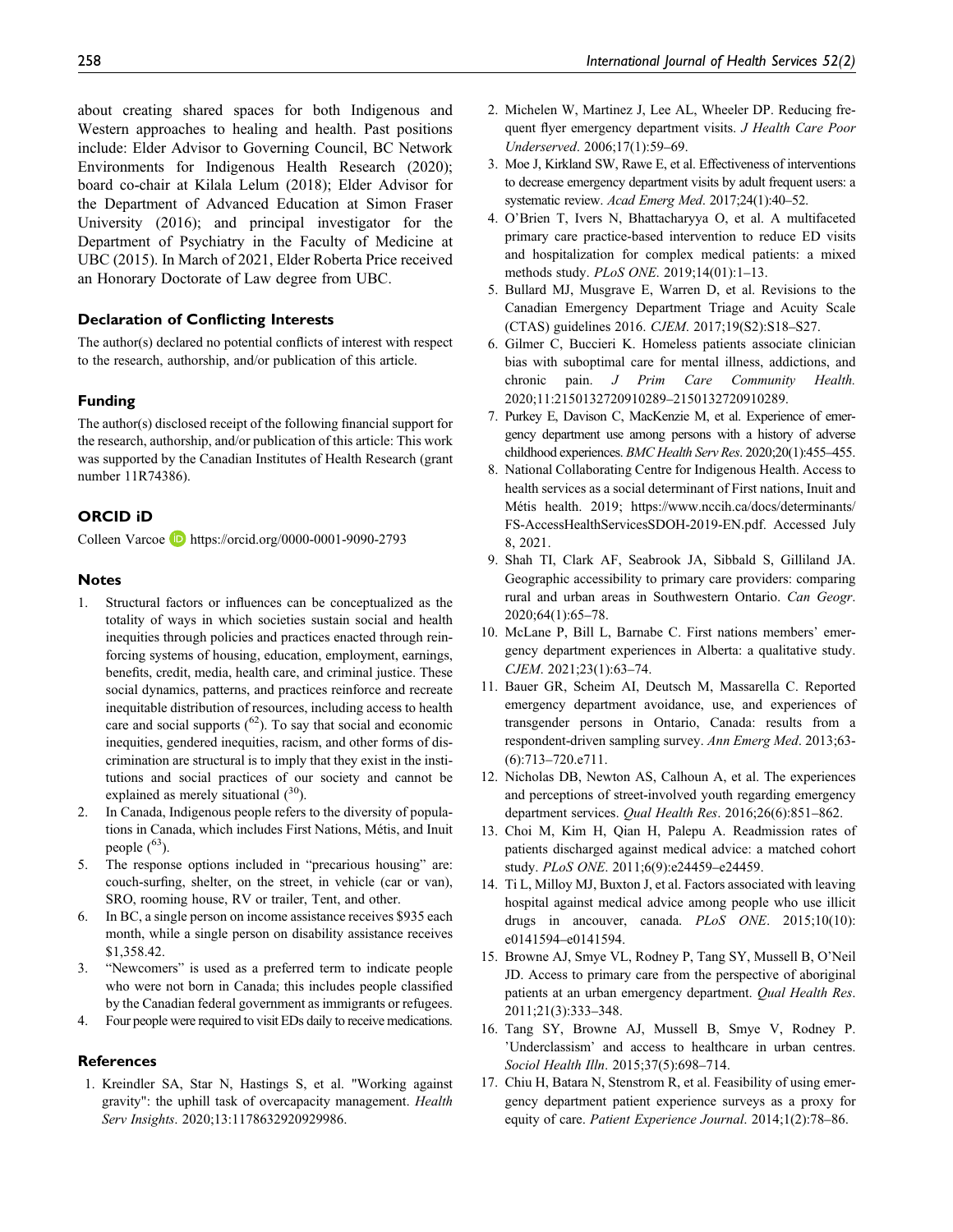- 18. Varcoe C, Bungay V, Browne AJ, et al. EQUIP Emergency: study protocol for an organizational intervention to promote equity in health care. BMC Health Serv Res. 2019;19(1):687.
- 19. Browne AJ, Varcoe C, Ford-Gilboe M. Wathen CN, on behalf of the EQUIP research team. EQUIP healthcare: an overview of a multi-component intervention to enhance equity-oriented care in primary health care settings. Int J Equity Health. 2015;14-(152):1–11.
- 20. Browne AJ, Varcoe C, Ford-Gilboe M, et al. Disruption as opportunity: impacts of an organizational health equity intervention in primary care clinics. Int J Equity Health. 2018;17(1):154.
- 21. Ford-Gilboe M, Wathen CN, Varcoe C, et al. How equity-oriented health care affects health: key mechanisms and implications for primary health care practice and policy. Milbank Q. 2018;96(4):635–671.
- 22. Levine S, Varcoe C, Browne AJ. 'We went as a team closer to the truth': impacts of interprofessional education on traumaand violence- informed care for staff in primary care settings. J Interprof Care. 2020; 35(1):1–9.
- 23. World Health Organization. Social determinants of health. 2021; https://www.who.int/health-topics/social-determinants-of-health# tab=tab\_3. Accessed September 8, 2021.
- 24. Department of Justice Canada. Indian Act. 1985; http://lawslois.justice.gc.ca/eng/acts/i-5/. Accessed July 19, 2021.
- 25. Brewer RM. Theorizing race, class and gender: the new scholarship of black feminist intellectuals and Black women's labour. In: James SM, Busia APA, eds. Theorizing black feminisms: The visionary pragmatism for Black women. Routledge; 1993:13–30.
- 26. Patricia Hill Collins. Intersectionality as critical social theory. Duke University Press; 2019.
- 27. Crenshaw KW. Mapping the margins: intersectionality, identity politics, and violence against women of color. In: Fineman MA, Mykitiuk R, eds. The Public Nature of Private Violence. Routledge; 1994:93–118.
- 28. Bauer GR, Scheim AI. Advancing quantitative intersectionality research methods: intracategorical and intercategorical approaches to shared and differential constructs. Soc Sci Med. 2019;226:260–262.
- 29. Hankivsky O, Grace D, Hunting G, et al. An intersectionalitybased policy analysis framework: critical reflections on a methodology for advancing equity. Int J Equity Health. 2014;13(1):119–119.
- 30. Varcoe C, Browne A, Blanchet Garneau A. Beyond stress and coping: the relevance of critical theoretical perspectives to conceptualising racial discrimination in health research. Health Sociol Rev. 2019;28(3):1–16.
- 31. Shariff-Marco S, Breen N, Landrine H, et al. Measuring everyday racial/ethnic discrimination in health surveys. Du Bois Review: Social Science Research on Race. 2011;8(1):159–177.
- 32. Browne AJ, Varcoe C, Wong ST, Smye VL, Khan KB. Can ethnicity data collected at an organizational level be useful in addressing health and healthcare inequities? Ethn Health. 2013;19(2):240–254.
- 33. Krieger N. Epidemiology and the people's health: Theory and context. Oxford University Press; 2011.
- 34. Statistics Canada. Canadian Community Health Survey (CCHS) annual component - 2012 questionnaire. 2012; http:// www23.statcan.gc.ca/imdb-bmdi/instrument/3226\_Q1\_V9 eng.pdf. Accessed July 3, 2017.
- 35. Ail J, Avison W. Employment transitions and psychological distress: the contrasting experiences of single and married mothers. J Health Soc Behav. 1997;38(4):345–362.
- 36. Rainbow Health Ontario. Designing surveys and questionnaires Toronto, ON. 2012.
- 37. Scheim AI, Bauer GR. The intersectional discrimination index: development and validation of measures of self-reported and anticipated discimination for intercategorical analysis. Soc Sci Med. 2019;226:225–235.
- 38. Williams DR, Yu Y, Jackson JS, Anderson NB. Racial differences in physical and mental health: socioeconomic status, stress, and discrimination. J Health Psychol. 1997;2(3):335– 351.
- 39. Peek ME, Nunez-Smith M, Drum M, Lewis TT. Adapting the everyday discrimination scale to medical settings: reliability and validity testing in a sample of african American patients. Ethn Dis. 2011;21(4):502–509.
- 40. Weinick RM, Becker K, Parast L, et al. Emergency department patient experience of care survey: Development and field test. RAND Corporation; 2014.
- 41. Population Data BC. Patient centered measurement data the emergency department 2018 survey. 2019; https://www.popdata.bc.ca/data/health/pcm/EDS-2018. Accessed July 30, 2019.
- 42. Richman LS, Zucker AN. Quantifying intersectionality: an important advancement for inequality research. Soc Sci Med. 2019;226:246–248.
- 43. Fleury M-J, Grenier G, Farand L. Satisfaction with emergency departments and other mental health services among patients with mental disorders. Healthc Policy. 2019;14(3):43-54.
- 44. Glynn BA, Brulé M, Kenny SL, et al. Understanding the high frequency use of the emergency department for patients with chronic pain: a mixed-methods study. *J Healthc Oual*. 2019;41-(4):195–211.
- 45. Vermeir E, Jackson LA, Marshall EG. Barriers to primary and emergency healthcare for trans adults. Cult Health Sex. 2018;20(2):232–246.
- 46. Wise-harris D, Pauly D, Kahan D, De Bibiana J T, Hwang SW, Stergiopoulos V. "Hospital was the only option": experiences of frequent emergency department users in mental health. Adm Policy Ment Health. 2017;44(3):405–412.
- 47. Canadian Institute for Health Information. Understanding emergency department wait times: Who is using emergency departments and how long are they waiting? Canadian Institute for Health Information; 2005.
- 48. Moe J, O'Sullivan F, McGregor MJ, et al. Identifying subgroups and risk among frequent emergency department users in British Columbia. J Am Coll Emerg Physicians Open. 2021;2(1):e12346.
- 49. Dufour I, Dubuc N, Chouinard M-C, Chiu Y, Courteau J, Hudon C. Profiles of frequent geriatric users of emergency departments: a latent class analysis. *J Am Geriatr Soc.* 2021;69-(3):753–761.